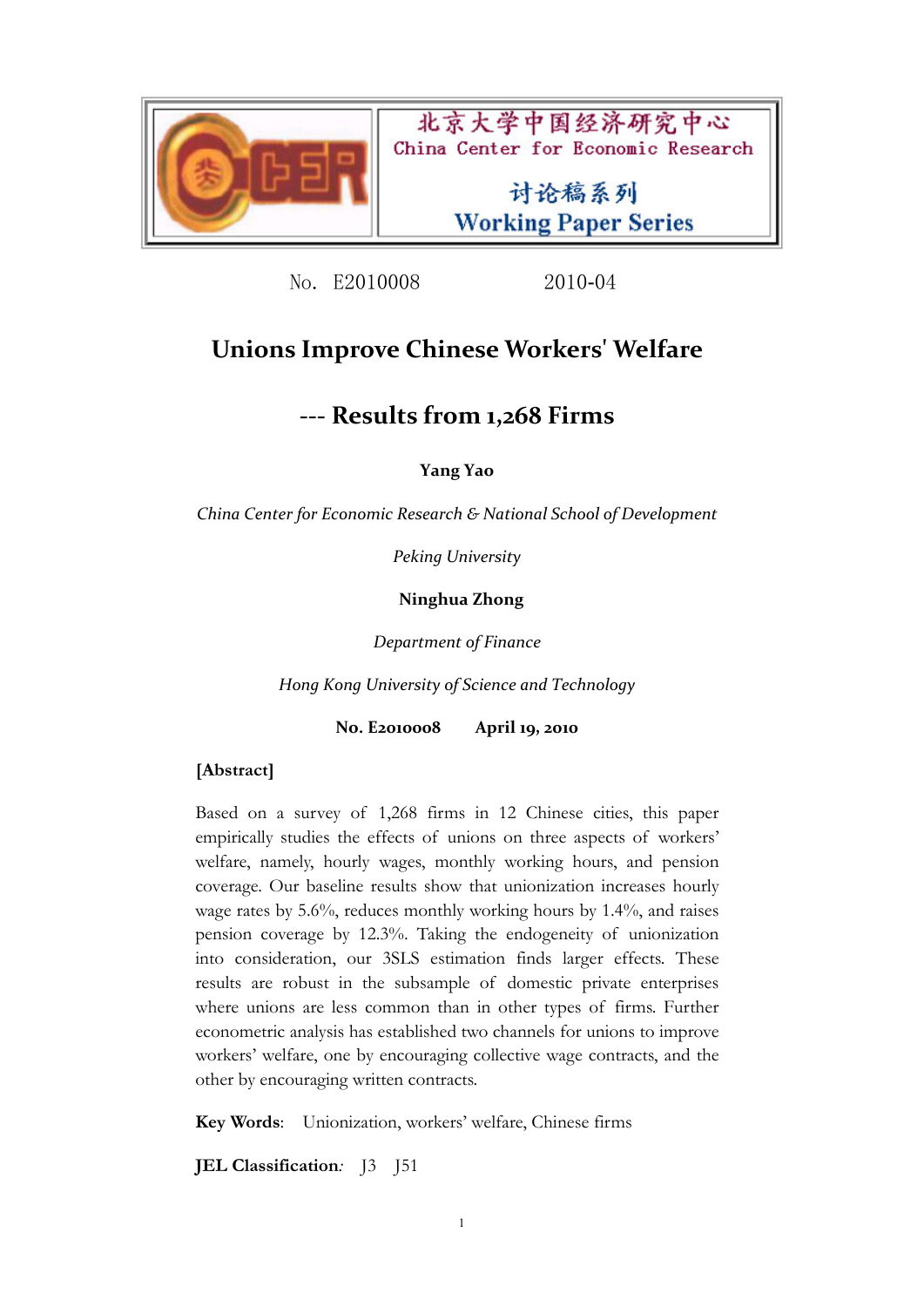#### **1. Introduction**

Labor unions in China have made major progresses in terms of membership in recent years. As shown by Figure 1, by the end of 2008, there were 1.725 million grassroots labor unions, a growth of 90% over 2003, and union membership reached  $225$  millions.<sup>1</sup> Despite this growth, however, doubts are often raised about whether unions in China really improve workers' welfare. At the firm level, unions are often headed by people from the management;  $2$  at the national level, the All-China Federation of Trade Unions (ACFTU) is a semi-governmental organization under tight government control. That is, unions may not represent workers' interests at either the local level or the national level.

## [Figure 1 about here]

With cross-sectional firm-level data from a 2006 survey of 1,268 enterprises in 12 cities, this paper provides an econometric study on whether unionization helps improve workers' welfare in China, and if the answer is "yes", by what mechanisms. As China emerges as the "world's factory", the international communities are increasingly concerned about labor protection in the country. An assessment on the role of unions in raising and maintaining labor standards in China is timely needed.

In our econometric analysis, we estimate a SUR model to study the effects of unionization on three firm-level welfare indicators: average wage, monthly working hours, and pension coverage. While wages and working hours are the most frequently studied welfare indicators in the literature on unionization, fringe benefits are also included in some studies. In particular, Freeman (1981) and Freeman and Medoff (1984) argue that in unionized firms, unions would take into account incumbent workers' preferences, and improve fringe benefits through collective

<sup>&</sup>lt;sup>1</sup> Data come from the National Bureau of Statistics official website at www.stats.gov.cn.

<sup>&</sup>lt;sup>2</sup> Clarke (2005) discusses the changing role of trade unions in the state-socialist economies' integration into the global capitalism. He argues that China's trade unions face a dilemma: to reconstitute their traditional role through collaboration with the management and the state apparatus, or to develop their ability to defend the rights and interests of workers.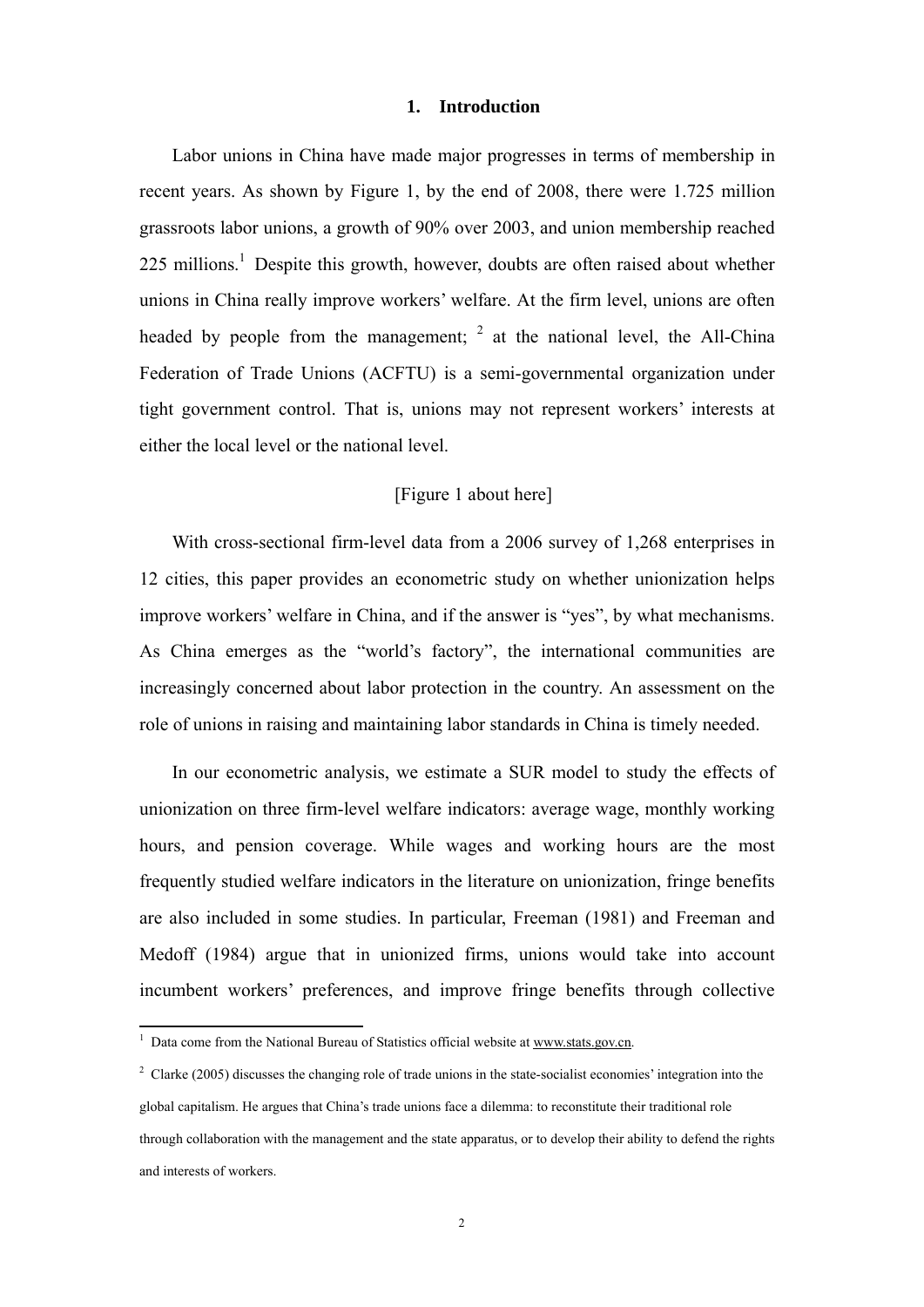bargaining. Their empirical studies (and some subsequent studies such as Buchmueller et al. 2002), find significant and large effects of unions on workers' fringe benefits.

We also explore two possible mechanisms, namely, collective bargaining and written contracts, by which unionization may improve workers' welfare. We first link unionization with collective wage bargaining and written contracts, and then link the latter two with the three welfare indicators.

The most significant challenge for our estimation is to deal with the endogeneity of unionization. It is quite possible that more profitable firms that are able to improve workers' welfare are more likely to allow the establishment of unions, to accept collective bargaining, and to sign written contracts with their employees. Indeed, the literature on unionization has long recognized that the status of unions may be endogenous in a union-wage equation. Since most studies deal with individual data, the key issue in the literature is that a worker's union status and wage rate can be simultaneously correlated with unobserved worker capabilities. Most recent studies have tried to deal with this issue (e.g., Booth and Chaterii, 1995; Lanot and Walker, 1998; Budd and Na, 2000; and Gittleman, 2007). Similar to the studies using individual data, the endogeneity of unionization in our study is likely to be caused by firms' unobserved capabilities that simultaneously determine unionization and workers' welfare. While unionization is encouraged by the government, it depends on both the efforts and bargaining power of the workers and the willingness of the management for a union to appear in a firm. With a large labor reserve in the countryside (45% of China's labor force is in the countryside) and a high worker-dependent ratio (currently it is  $2.5$ ),<sup>3</sup> labor supply in China is abundant. As a result, workers are in a disadvantageous position in the labor market, and the willingness of the management is critical for a firm to become unionized. Among many factors determining the management's willingness, a firm's financial performance is likely to be the most important. A firm that has or expects a good

<sup>&</sup>lt;sup>3</sup> Both figures come from the official website of the National Bureau of Statistics at www.stats.gov.cn.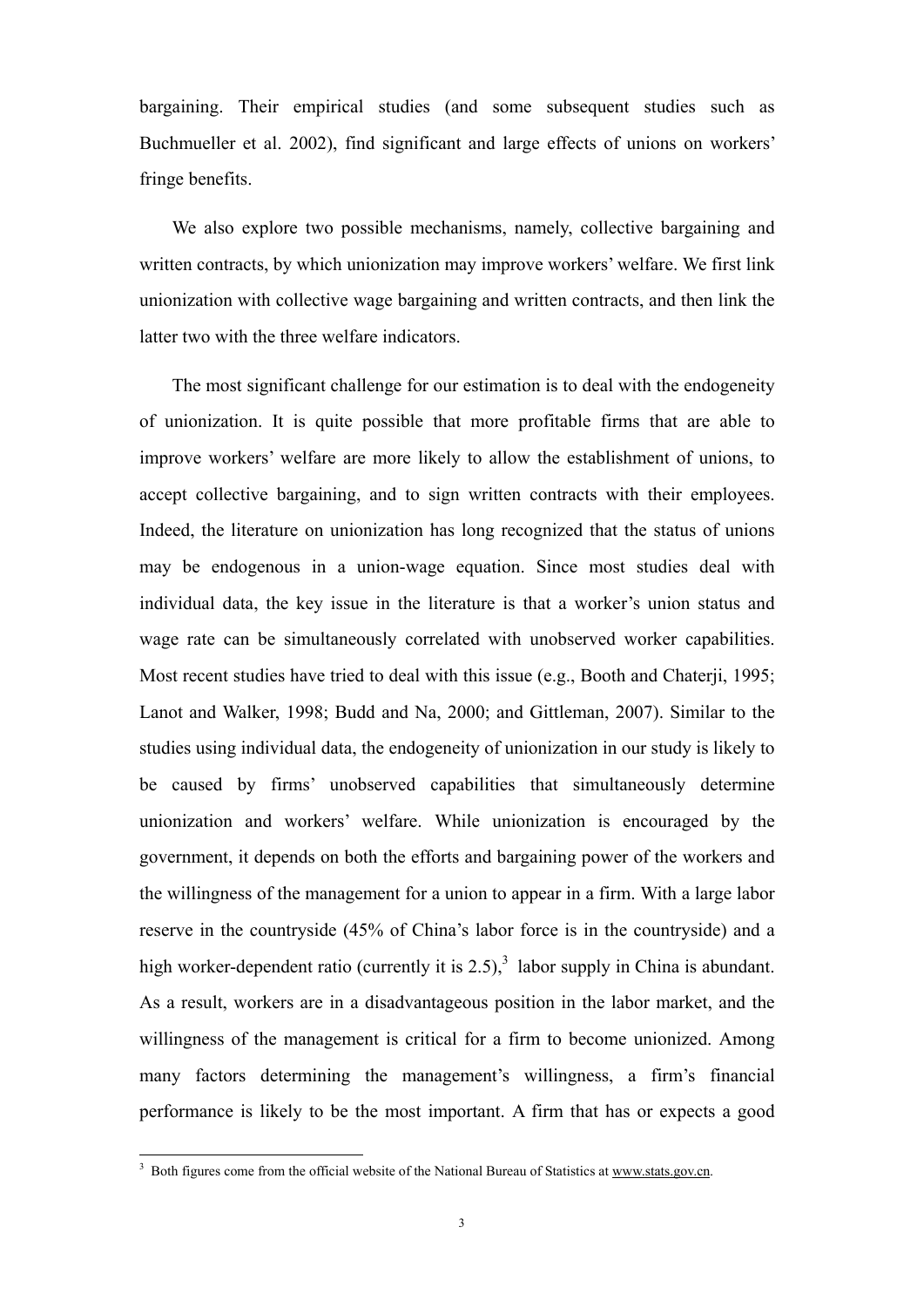performance may be willing to raise employees' welfare and be more congruent with labor unions. In addition, ownership, size, location, market shares, technological levels, and managers' education can also play a role.

To deal with the issue, we do two things. One is to control as many variables as possible to control firm performance and characteristics, and the other is to adopt the instrumental variable (IV) approach for unionization. The IV we use is "union popularity", which is defined by the popularity of unions in solving labor disputes in the local business community (the exact definition will be given later). It affects a firm's chances to set up a union, but does not have direct influences on workers' welfare in a specific firm.

Lu, Tao, and Wang (2010) provide the first published study on the effects of unions in China. Using a 2006 sample of 3,800 private firms, they find several interesting results. First, unionization is significantly correlated with higher labor productivity, but is not correlated with profitability. Second, unionization does not increase wage rates, but improve workers' fringe benefits such as the coverage of health care, pension, and other types of insurance. Third, unionization encourages firms to sign contracts with their employees. They also deal with the endogeneity of unionization using firms' political connections with the government as the instruments. While our results of unions' effects on workers' fringe benefits and written contracts agree with Lu et al.'s, we find that unionization significantly increases wage rates and reduces working hours. In addition, we adopt a system of equation approach to estimate the union effects for the three welfare indicators.

The rest of the paper is organized as follows. In section 2, we introduce the data and discuss related backgrounds and key variables. In section 3, we first estimate the SUR model to provide the benchmark estimates for the effects of unions on the three welfare indicators. Then, we introduce the instrumental variable and estimate the model again by the 3SLS method. Finally, we replicate the 3SLS regression for a subsample of domestic private firms. In section 4, once again adopting a system of equation approach, we test two channels, collective wage bargaining and written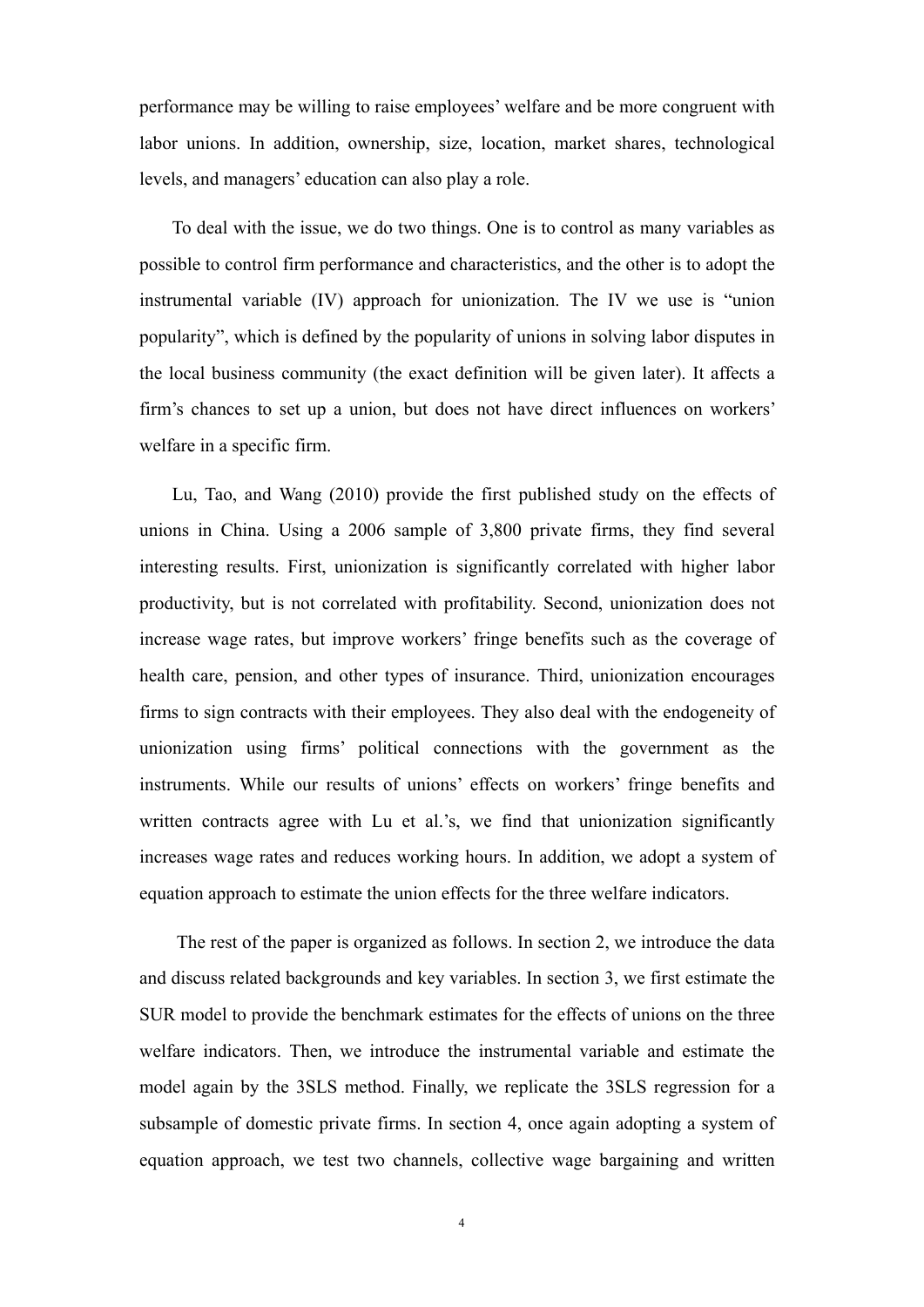contracts, by which unions may improve workers' welfare in two steps. The first step is that unionized firms are more likely to allow collective wage bargaining and provide written contracts to employees, and the second step is that collective bargaining and written contracts improve workers' welfare. Section 5 concludes the paper.

### **2. Data and Descriptive Analysis**

### **2.1 The Data**

The data we use comes from a survey conducted by the International Finance Corporation (IFC) on the corporate social responsibility (CSR) of Chinese firms in the spring of 2006. The survey was conducted on 1,268 firms in 12 Chinese cities (from north to south): Changchun, Dandong, Chifeng, Beijing, Shijiazhuang, Xi'an, Zibo, Chongqing, Shiyan, Wujiang, Hangzhou, and Shunde. The choice of the 12 cities was based on the principle of representation rather than on a random basis. Beijing and Chongqing are two provincial-level cities. Changchun, Shijiazhuang, Xi'an, and Hangzhou are provincial capitals of Jilin, Hebei, Shannxi, and Zhejiang, respectively. Wujiang and Shunde are county-level cities. The other cities are medium-sized prefecture-level cities.<sup>4</sup> Beijing, Wujiang, Hangzhou, and Shunde are located on the coast; Chifeng, Xi'an, Shiyan, and Chongqing belong to the country's western region; and the rest belong to the central region. Changchun, Xi'an and Chongqing used to be among China's industrial powerhouses, but had to go through a painful transformation in the last two decades because of the shifting of the economic gravity from the inland to the booming coastal regions in the east and south. Beijing, Hangzhou, Wujiang, and Shunde are experiencing fast growth in industries and services. Zibo is catching up in industrial development, but its service sector is relatively lagging behind.

The National Bureau of statistics (NBS) was commissioned to carry out the survey. In each city, 100 firms were planned to be randomly selected from firms that

 4 There are three categories of cities in China: provincial level, prefectural level, and county level. Shunde is currently a district in Foshan city, but was an independent city until 2003.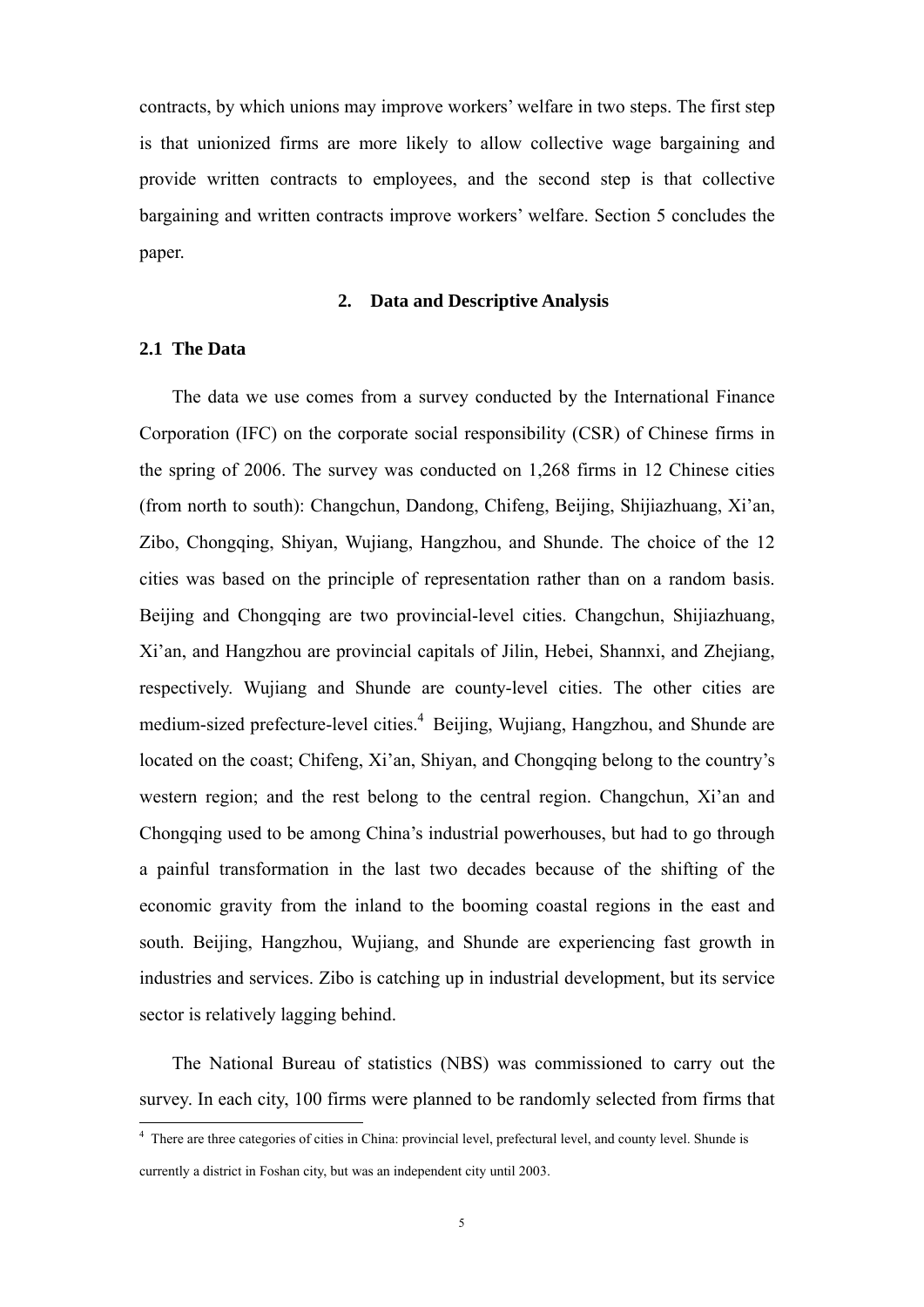had an annual sales volume larger than 5 million yuan.<sup>5</sup> But some cities surveyed more than 100 firms. A stratified sampling strategy was adopted to select the sample firms. The first stratum was firm ownership. Firms were divided into three categories: state-owned enterprises (SOEs), domestic private enterprises (DPEs), and foreign-invested enterprises (FIEs).<sup>6</sup> The shares of these three categories of firms in a city were used in the sampling. The second stratum was firm size, which also included three categories: large, medium, and small firms. The definitions of these three size categories were the same as those used by NBS in its routine statistics, which were defined by the State Economic and Trade Commission (SETC, 2003). The shares of firms of these three size categories in a city were used in the sampling.

A questionnaire was administered by NBS's local personnel on the firm managers. Training was provided before the survey. The questionnaire mainly asked questions related to firms' CSR awareness and performance in labor protection, quality control, corporate governance, and environmental protection. It also asked questions about market conditions, management composition, and external finance. In addition, the NBS provided data for the sample firms' annual financial performance between 2001 and 2005.

#### **2.2 Unionization and Workers' Welfare in the Sample**

According to the 2006 bluebook of ACFTU (ACFTU, 2006), the major tasks of labor unions in China include "promoting collective bargaining, protecting workers' economic and political rights, meeting workers' cultural needs, participating in labor dispute arbitrations, protecting the legal rights of migrant workers, promoting gender equality, …" However, those tasks have not been carried out evenly among the sample firms.

<sup>&</sup>lt;sup>5</sup> This is because the NBS only maintains a database for firms with a sales volume larger than this level.

<sup>&</sup>lt;sup>6</sup> SOEs were firms in which the state had controlling shares. DPEs included companies with mixed ownerships but with majority private shares as well as purely privately owned firms. FIEs were firms that had foreign shares including shares held by Hong Kong, Macao, and Taiwanese businesses. There were also collectively owned enterprises, but their number was relatively small, so they were combined with SOEs.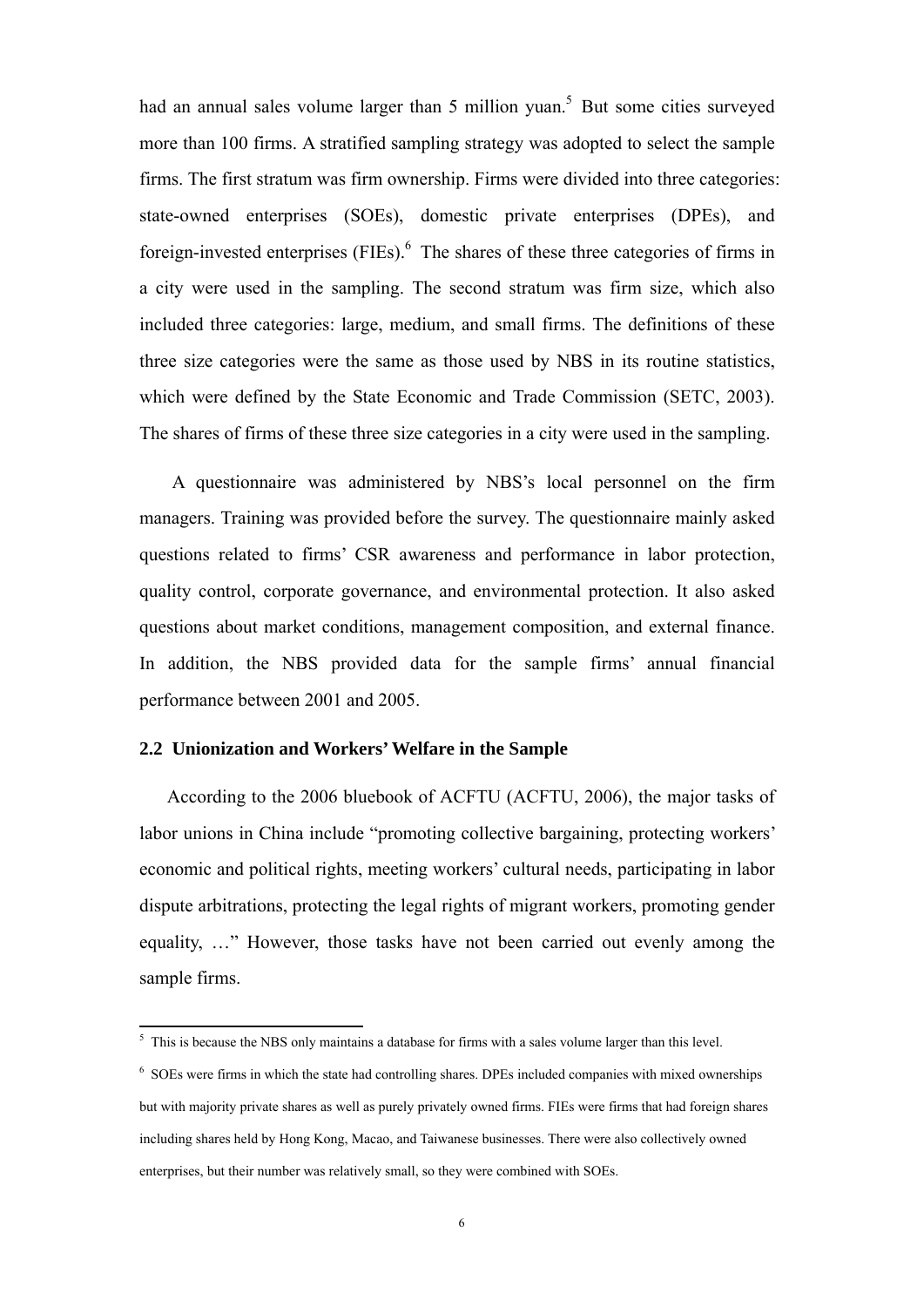China's *Labor Law* has detailed stipulations on regular working hours, overtime, and wage payments for overtime. "The regular working hours should not be more than 8 hours a day and 44 hours a week"; "overtime should not exceed 3 hours a day, and 36 hours a month, and overtime wages should not be less than 150%, 200%, and 300% of the normal wages on a week day, a weekend, and a national holiday, respectively." Despite of these stipulations, large variations exist in the sample firms. The lowest average hourly wage paid by the sample firms is merely 1.19 yuan.<sup>7</sup> The highest, in contrast, reaches 51.25 yuan while the average hourly pay is 5.90 yuan. <sup>8</sup> As for working hours, the average working hours in the sample is 181 hours a month. However, the most demanding firm asks its employees to work for 336 hours a month, or more than 80 hours a week. In contrast, the most benevolent firm requires just 80 hours of work in a month.<sup>9</sup>

Firms provide pension and other fringe benefits to selective employees although the law requires them to do that for every employee. Pension coverage was recorded in the survey by a variable whose values range from 1 to 5, representing a coverage of less than 20%, 20%-40%, 40%-60%, 60%-80%, and 80-100%, respectively. The average pension coverage of the sample firms is 3.89, or about

 7 Andrews Stewart, Swaffield, and Upward (1998) find that union wage differentials are higher when measured in terms of hourly earnings than when measured in terms of weekly earnings. This is because union workers work fewer hours per week than non-union workers on average. In our study, however, hourly wages are converted by dividing the monthly average wages by monthly average working hours, both provided by the firm managers. Therefore, our study does not suffer the problem pointed out by Andrews et al. (1998). As a complement, we study monthly working hours when it comes to the union's effect on working time.  $8$  The national average of annual salary in 2007 was 20,856 yuan (the NBS official website: http://www.stats.gov.cn/tjsj/ndsj/2007/indexch.htm). If we assume 22 working days in a month and 9 working

hours a day, then the national average hourly wage was 8.78 yuan, much higher than that in our sample. This gap may be caused by the fact that our sample firms are all in the manufacturing sector, which pays lower wages than other sectors.

<sup>&</sup>lt;sup>9</sup> This is a smelting plant in Jining. It is not like an idle plant because its monthly wage is 900 yuan/worker, which is  $85\%$  of the average monthly wage in the sample.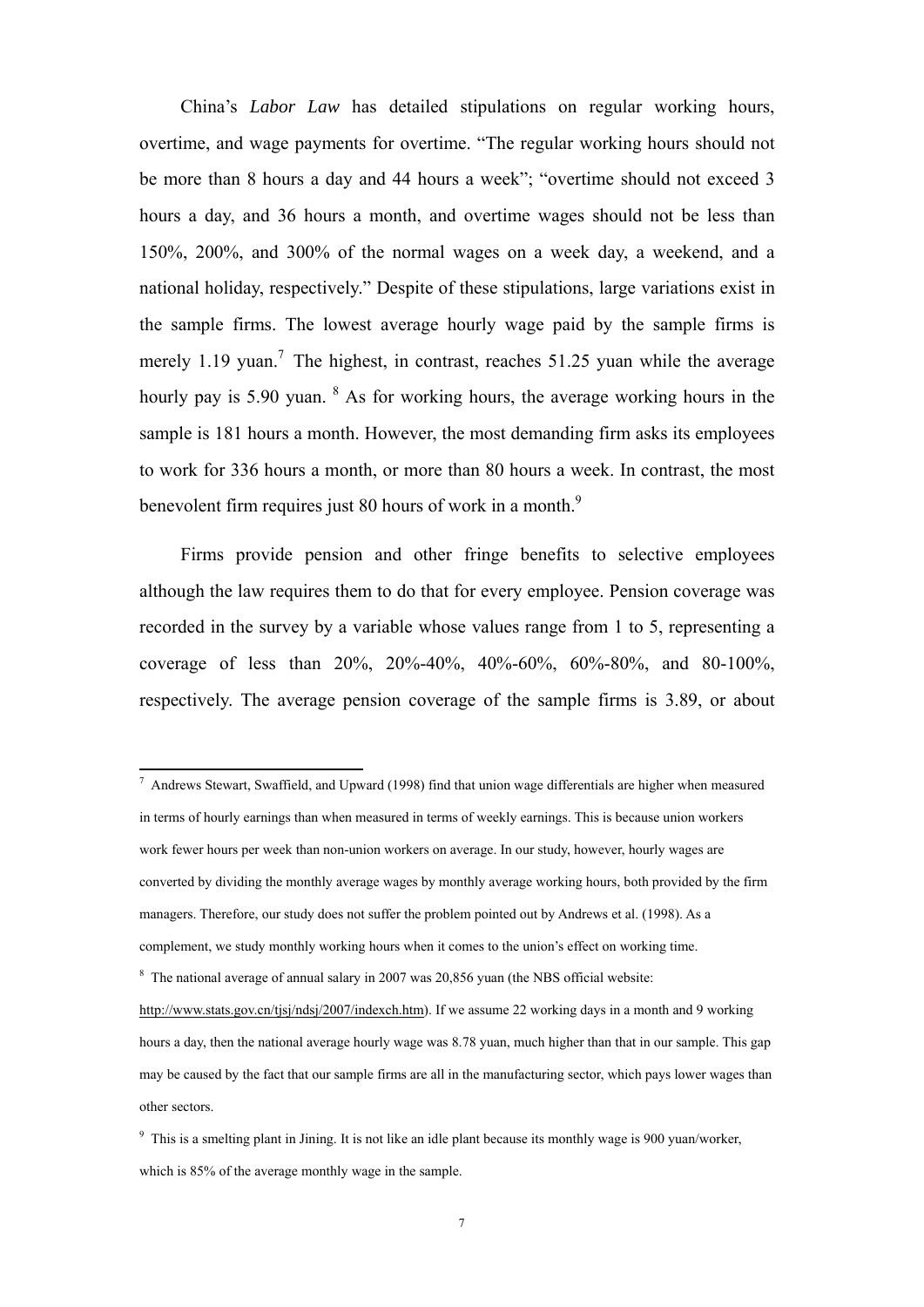77.8%, which is very close to the national figure of  $2006$ .<sup>10</sup> It is noteworthy that the proportion of local workers getting pensions is much higher than migrant workers. The ratio of firms paying most (more than 60%) of the local workers' pensions is 63.7%, while only 47.6% of the sample firms do so for migrant workers.

## [Table 1 about here]

As for the role of the union, the descriptive analysis presented in Table 1 strongly supports the thesis that unions improve workers' welfare. Because we do not have data on individual workers, "unionization" is defined by the observation that a firm has a union, and workers' welfare is measured by firm-level aggregate indicators. In the sample, 69% of the firms are unionized. The table shows that workers in unionized firms are treated much better than in non-unionized firms. The average wage rate offered by unionized firms is 17.3% higher than that offered by non-unionized firms while the average monthly working hours in unionized firms are 9 hours less.<sup>11</sup> When it comes to pension and unemployment insurance coverage, the gaps between unionized firms and non-unionized firms are even larger: unionized firms lead non-unionized firms by more than 20 percentage points in both cases. Consistent with the better treatments, employees in unionized firms stay much longer in their firms. The average job tenures of blue-collar workers and clerks are 7.7 and 8.5 years, respectively, in unionized firms whereas the corresponding figures are only 3.4 and 4.1 years in non-unionized firms. Further analysis suggests the possible channels through which unions improve workers' welfare. For instance, Row 7 of Table 1 shows that unionized firms have had significantly more wage negotiations in the past three years than non-unionized firms; Rows 8 and 9 show that a larger proportion of unionized firms allow for collective wage bargaining and have collective wage contracts; and Rows 10 and 11 show that a larger proportion of

 $10$  The national figure was 76%. See CNpension.net at:

http://www.cnpension.net/index\_lm/2010-01-26/1034775.html.

<sup>&</sup>lt;sup>11</sup> We study monthly working hours because many firms arrange their production cycles by months and give workers the number of days that they are allowed to take breaks.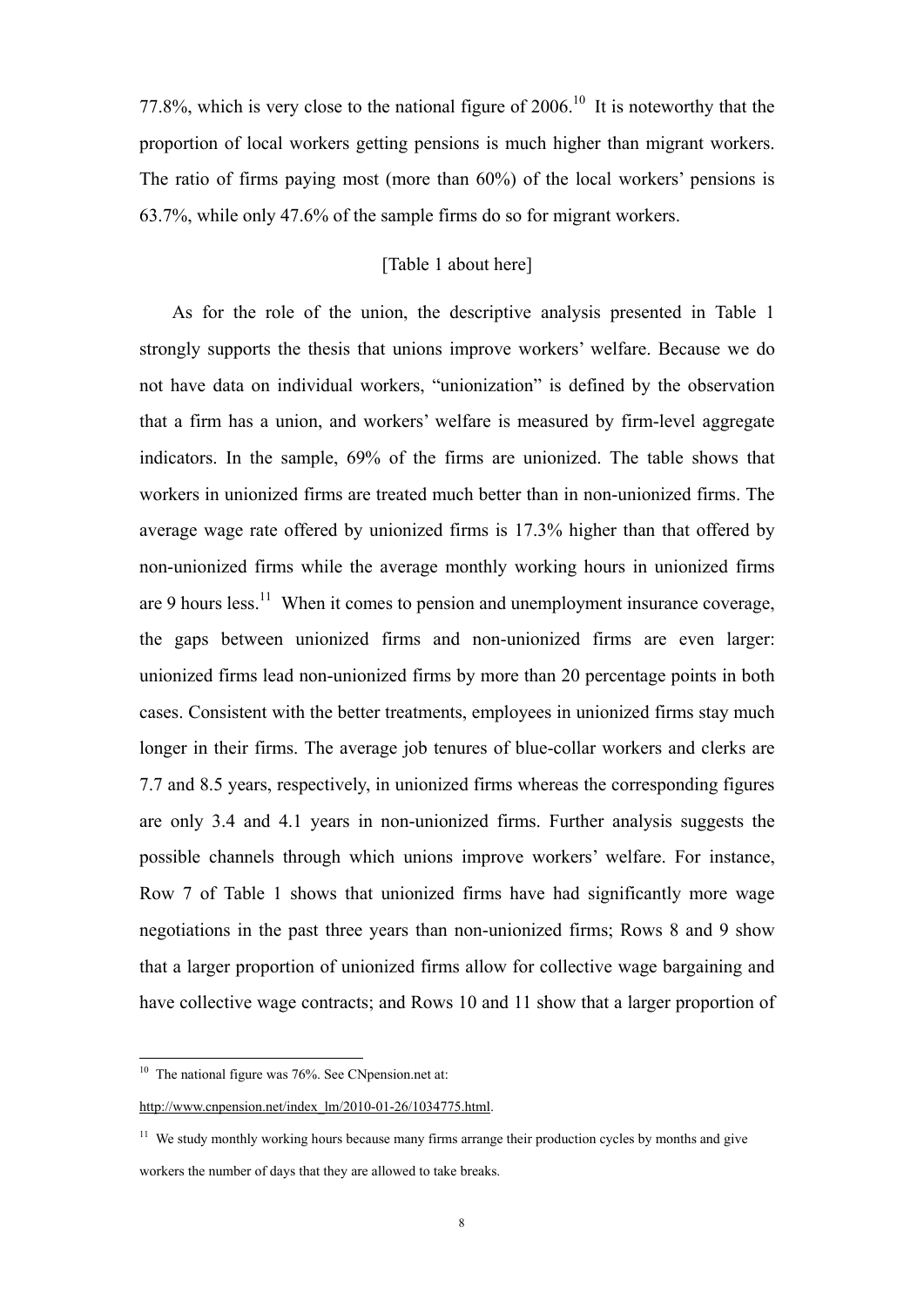unionized firms sign written contracts with their employees. Those results lay a foundation for our econometric study that we are about to introduce in the next section.

#### **3. Baseline Results**

#### **3.1 The Econometric Model and Variables**

Let  $W_i$ ,  $H_i$ , and  $P_i$  be the average hourly wage rate (yuan), monthly working hours (hours), and pension coverage of firm i, respectively. Pension coverage is defined as in the previous section. That is,  $P_i$  is a continuous variable taking values 1 to 5 representing a coverage of less than 20%, 20%-40%, 40%-60%, 60%-80%, and 80-100% of the employees, respectively. Summary statistics of those three variables can be found in Table 2. Taking the natural logarithm for wage and working hours, we estimate the following SUR model of three equations for the effects of unionization:

$$
log(W_1) = \beta_{w1} + \beta_{w2}U_1 + \beta_{w3}Z_1 + \beta_{w4}D_1 + \varepsilon_{wd}
$$
 (1)

$$
log(H_1) = \beta_{h1} + \beta_{h2}U_1 + \beta_{h3}Z_1 + \beta_{h4}D_1 + \varepsilon_{hl}
$$
 (2)

$$
P_{l} = \beta_{p1} + \beta_{p2} U_{l} + \beta_{p3} Z_{l} + \beta_{p4} D_{l} + \epsilon_{p1}
$$
 (3)

Where  $U_i$  is a dummy variable for unionization (unionized = 1, otherwise = 0),  $Z_i$  are a set of continuous control variables,  $D_i$  are a set of dummy control variables, the β's are parameters to be estimated, and the  $\varepsilon$ 's are error terms that are distributed by a trivariate normal with mean zero.

We should point out that equation (1) is not a conventional wage equation because the left-hand side variable is the average wage in a firm, not individual workers' earnings. In the same vein, equations (2) and (3) cannot be interpreted at the individual level. Admittedly, this ignores the individual variations within a firm. However, unionization is a decision made at the firm level, and a worker becomes unionized as long as his firm is unionized. Therefore, we would estimate the average effect of unionization at the firm level even if we had individual-level data. Focusing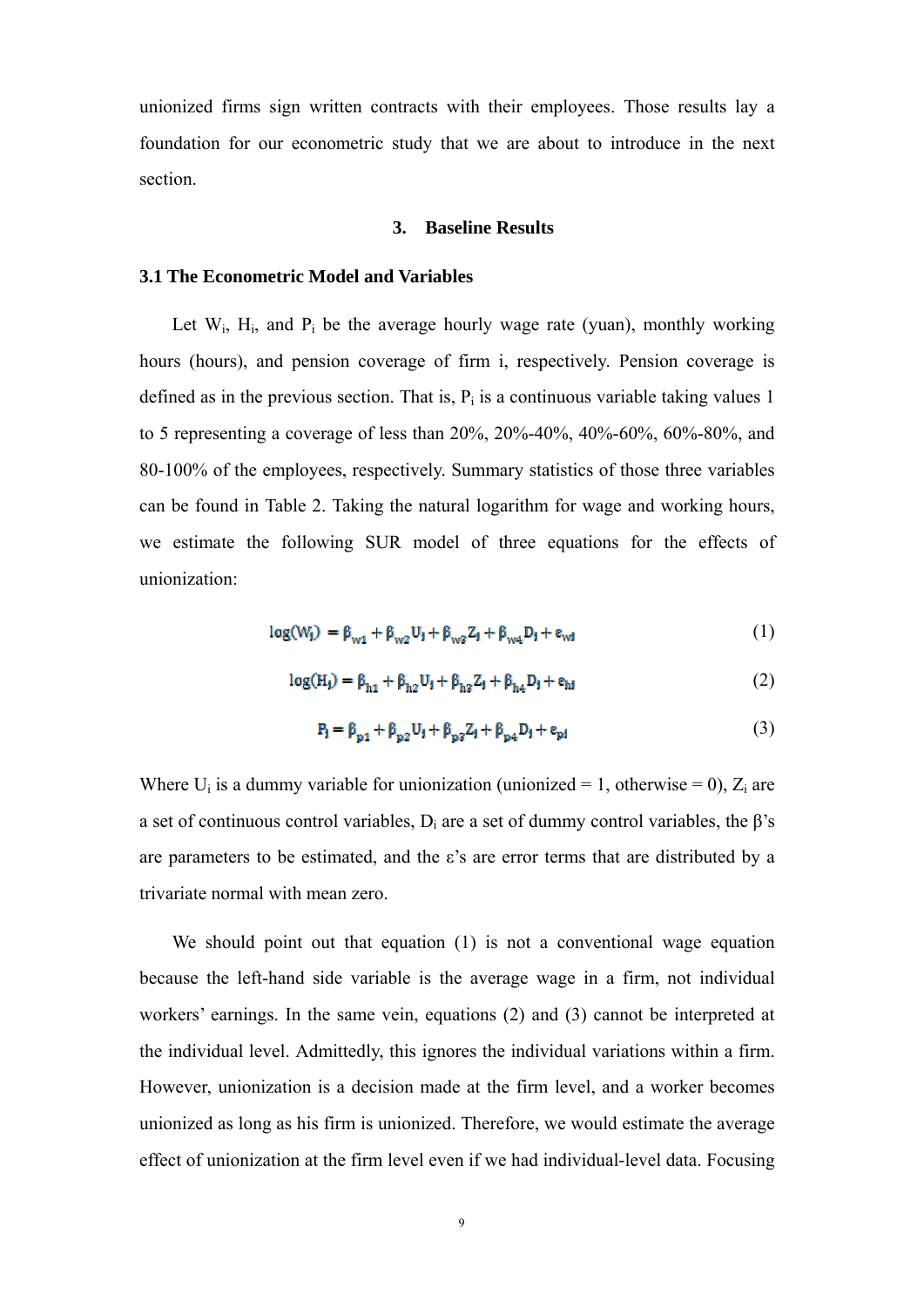on firm-level aggregate indicators thus does not cause large distortions to our estimates of the effects of unionization as long as we have good firm-level controls.

In the literature studying individual data, it is found (e.g., Andrews et al., 1998) that failing to control some key variables would significantly bias the estimates of the effect of unionization. Because workers' welfare is measured by firm-level aggregate indicators in our study, it is important for us to control as many firm-level variables as possible. This also serves the purpose to reduce the endogeneity problem of unionization caused by omitted variables. The following is a description of the control variables.

*Education of workers and the management.* The quality of workers affects both their wages and fringe benefits. The questionnaire asked the sample firms to choose from four ranges of ratio of employees with college or higher diplomas: 0-20%, 20-40%, 40-60%, and above 60%. Here we simply assign 1 to 4 to those four ranges to denote the educational level of employees. Since competition tends to equate workers' wages with their marginal products, we naturally expect firms with more educated workers to pay higher wages. What is more, because better educated workers have stronger bargaining power, we also expect firms with such types of workers to require shorter working hours. In addition to employees' educational levels, the educational attainment of the management can also influence workers' welfare by raising firm performance (Mengista and Xu, 2004). The questionnaire used the same question for employees to ask for the educational attainment of the management team, so we index it the same way as we index employee education. The questionnaire had a separate and finer question for the educational attainment of the general manager. It gave the manager five choices: junior high or below, senior high, college, master, and doctor. We give them the values of 1 to 5 to index the educational attainment of the general manager.

*Migrant workers.* Migrant workers may be discriminated in terms of wages and other forms of welfare. Even in the absence of discrimination, migrant workers themselves may actually want to work longer because their family members are not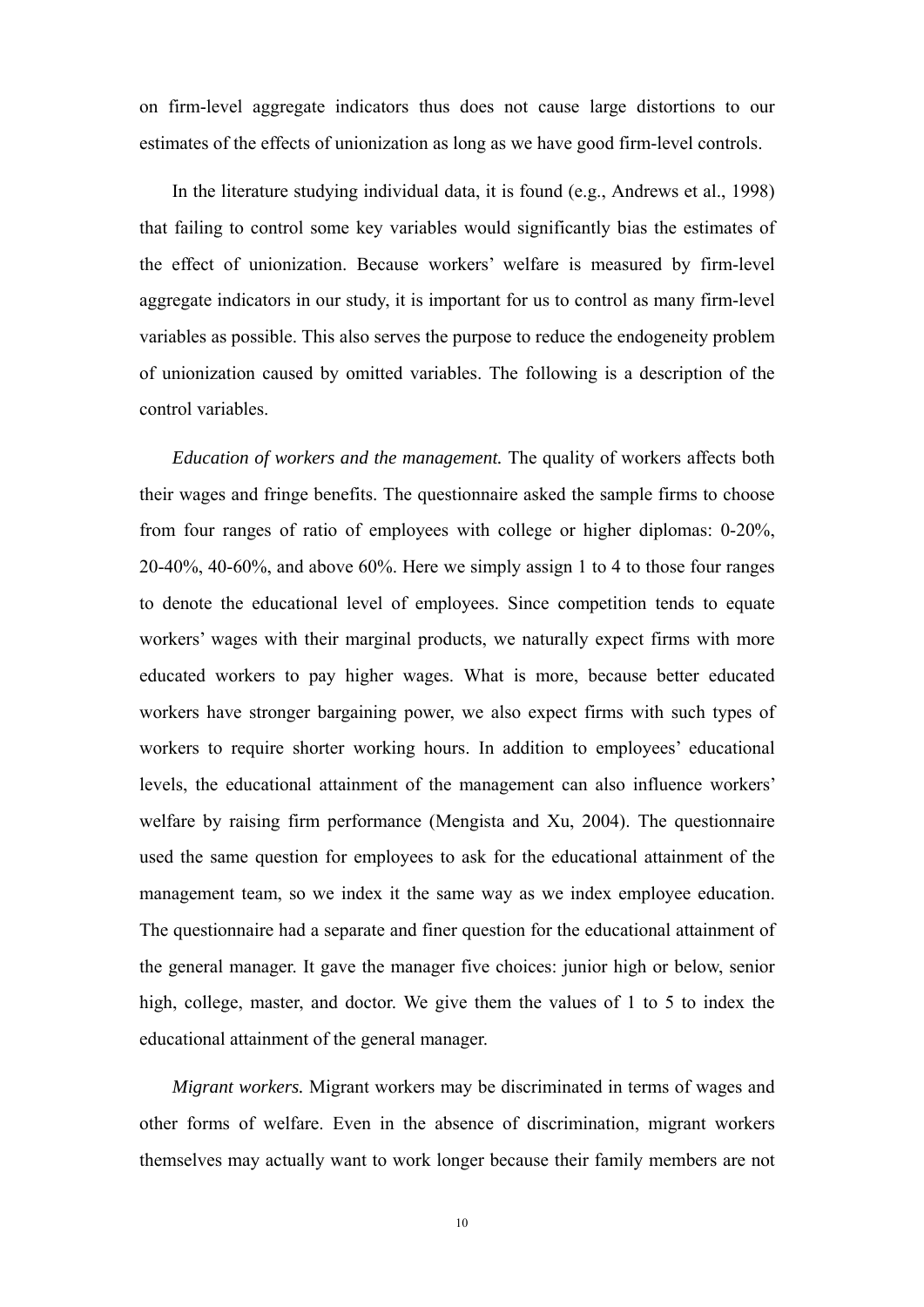around and they want to send more money home. In addition, most of them are young and may prefer cash income than pension. Lastly, migrant workers may have lower levels of productivity than their urban counterparts because of, e.g., the lack of proper training. Therefore, we expect that a higher proportion of migrant workers would lead to a decrease in average wages and pension coverage, but longer working hours. The questionnaire provided five categories of answer for the ratio of migrant workers: lower than 20%, 20%-40%, 40%-60%, 60%-80%, and 80-100%. Similar to the other cases of categorical answers, we assign the values 1 to 5 to those answers.

*Firm size and capital intensity.* We use the number of workers and per-worker fixed capital (1,000 Yuan) to control for the effects of firm size and capital intensity. The literature (e.g., Andrews *et al*., 1998) points out that, in estimating the role of unions, firm size is a very important variable. Large firms have a longer planning horizon than smaller firms, so they are more likely to offer better welfare and to establish a union. In China, specifically, large firms are more likely to receive favorable treatments from local governments as well as more attention from the media. More capital-intensive firms are also more likely to get favor from local governments in the name of technological upgrading. In addition, high capital intensities raise workers' marginal products, and so their wage rates. In sum, we expect that compared with labor-intensive and smaller firms, capital-intensive and large firms would perform better in terms of workers' welfare.

*Financial performance*. We use per-worker sales (1,000 Yuan) and pre-tax profit rate (profits/sales) to control firms' financial performance. Higher values of these variables reflect more efficient operation, so we expect that they improve the chances of workers to get better treatments.

*Market power and export*. We have two measures for market power. One is firms' answer to the question whether the markets are competitive for their major products, and the other is their major products' shares in the respective national markets. A firm operating in a market of less intensive competition or having a larger market share is more likely to enjoy monopoly profits, and hence, offer better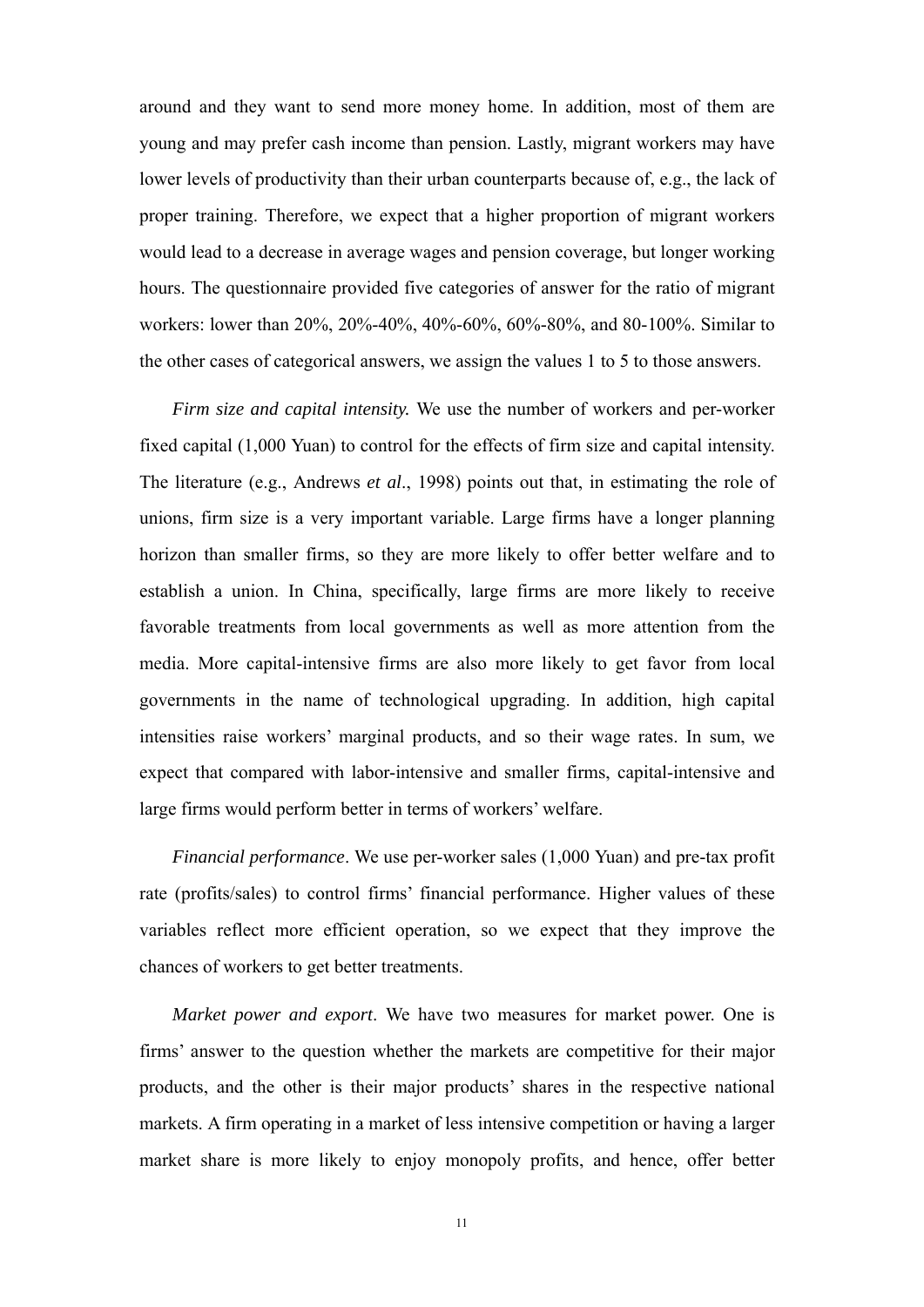welfare. For market competition, we index the three answers provided by the questionnaire, fierce, moderate, and low, by the values 3, 2, and 1. In the same vein, we index the six categorical answers specified by the questionnaire for market shares, 0-1%, 1-3%, 3-5%, 5-10%, 10%-20%, and above 20%, by the values 1-6. In addition, we also consider the role of export. On the one hand, exporters may be required by their customers, especially those in developed countries, to meet certain labor standards (e.g., SA8000). On the other hand, competitive foreign markets impose downward pressures on wage rates and welfare towards those found in the poorest countries. Among the 1,268 sample firms, 524 are exporters, and 744 are non-exporters. Exporters treat their workers slightly better than non-exporters in terms of wage payments and pension coverage, but ask their workers to work slightly longer than non-exporters. For the exporters, the average wage is 6.1 Yuan/hour, average working hours are 182 hours/month, and average pension coverage is 80%. The corresponding figures for non-exporters are 5.78 Yuan/hour, 180 hours/month, and 75%, respectively. The questionnaire asked firms to provide their shares of export in their sales and gave them six answers: 0%, 0-20%, 20-40%, 40-60%, 60-80%, and 80-100%. We assign the values 1 to 6 to those answers to create a continuous variable for export.

*Ownership.* We distinguish four types of ownership: SOEs, DPEs, FIEs, and Hong Kong, Macao and Taiwanese enterprises (HMTs). In our regressions, SOEs are taken as the reference type, and the other three types enter as dummy variables. We separate HMTs from other FIEs because they behave differently. The average hourly wages paid by the four types of firms are 7.82, 6.68, 7.14, and 5.39 Yuan, average monthly working hours are 162, 176, 183, and 183 hours, and average pension coverage is 91.0%, 86.8%, 90.4%, 72.6%, respectively, all in the order of SOEs, FIEs, HMTs, and DPEs. Parallel to the four types of ownership, we also control two features of the sample firms. One is privatization and the other is public listing. Among the DPEs, there are firms that are privatized SOEs. Compared with original private firms with similar performance, these firms are more likely to provide employees with better welfare. For example, on average they cover 70% of their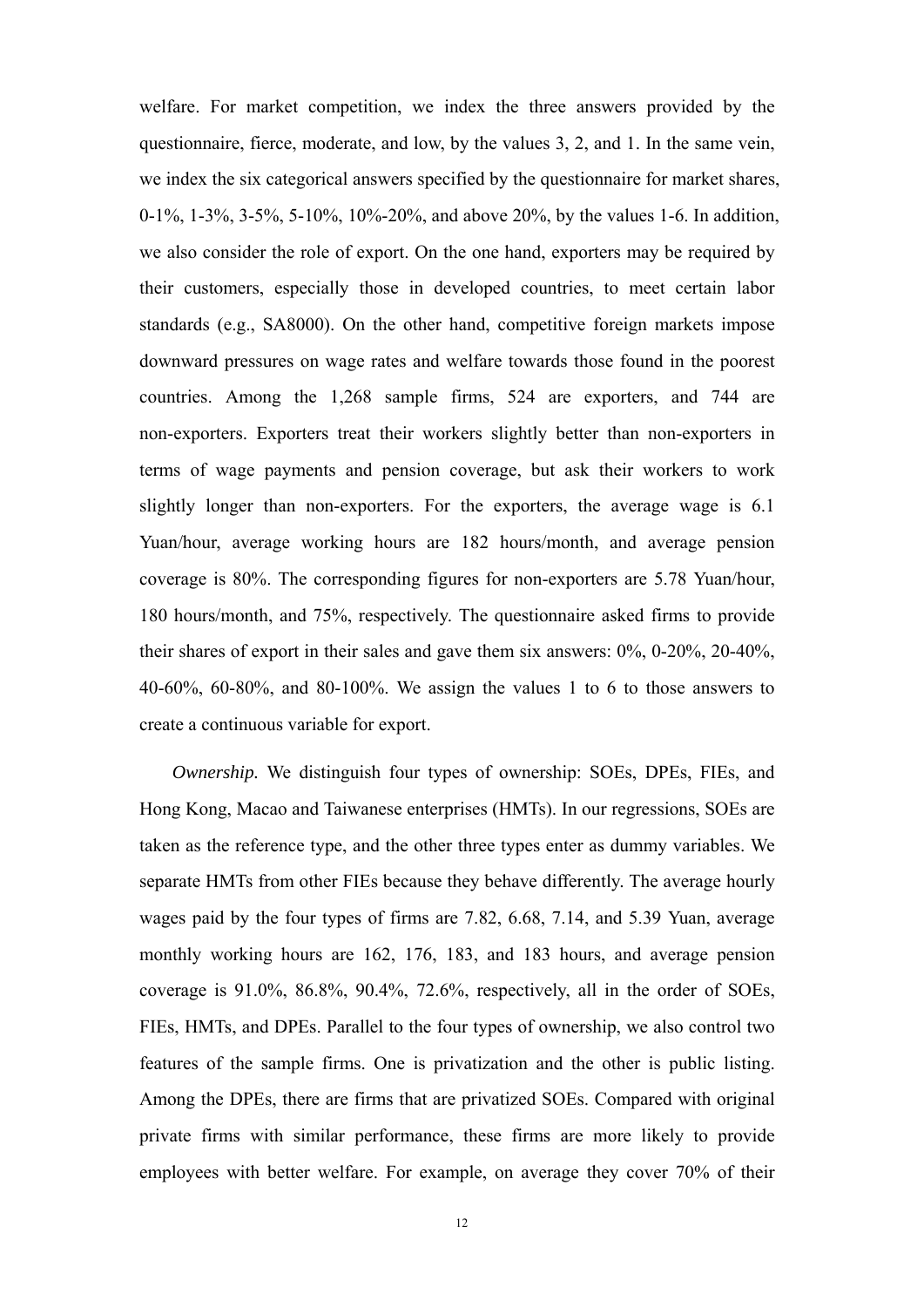employees in pension and 62% in medical insurance, much higher than the figures in the DPEs. This agrees with the broad findings on the effects of privatization in China (e.g., Dong and Xu, 2008). Thanks to public monitoring and tightening government regulation, listed firms tend to pay more attention to workers' rights. As a result, workers in these firms are expected to get better welfare. The questionnaire gave the sample firms four choices of answer regarding their status of public listing: already listed, in the process of listing, plan to be listed, and no such a plan. We simply assign the value 4 to 1 for those four answers because the impact of listing is expected to follow that order.

*City and industrial dummies*. China is an economically decentralized country and different cities may have different policies toward labor protection and may implement the national laws differently. We use the city dummies to control those heterogeneities. In addition, different industries may compensate their workers differently due to the factors that are not represented by firm-level characteristics. The industrial dummies are meant to control those factors. Detailed information about the industries will be provided when we discuss our instrumental variable.

## [Table 2 about here]

Table 2 presents the summary statistics of the above variables. We want to emphasize that our intention is not to measure their exact impacts on workers' welfare. Indeed, many of them are created from categorical answers and the magnitudes of their estimates are not easy to interpret. We add them in our regressions to get more accurate estimates for the effects of unionization. In particular, we mean to use them to control the heterogeneities of unionization. Duncan and Stafford (1980) argue that, (individual) union status is a response by workers to the characteristics of their jobs or occupations. To the extent that unionization is mainly a decision at the enterprise level, it is important to control firm characteristics to avoid the omitted variable issue. The city and industrial dummies provide further help by accounting for government efforts and industrial features regarding unionization.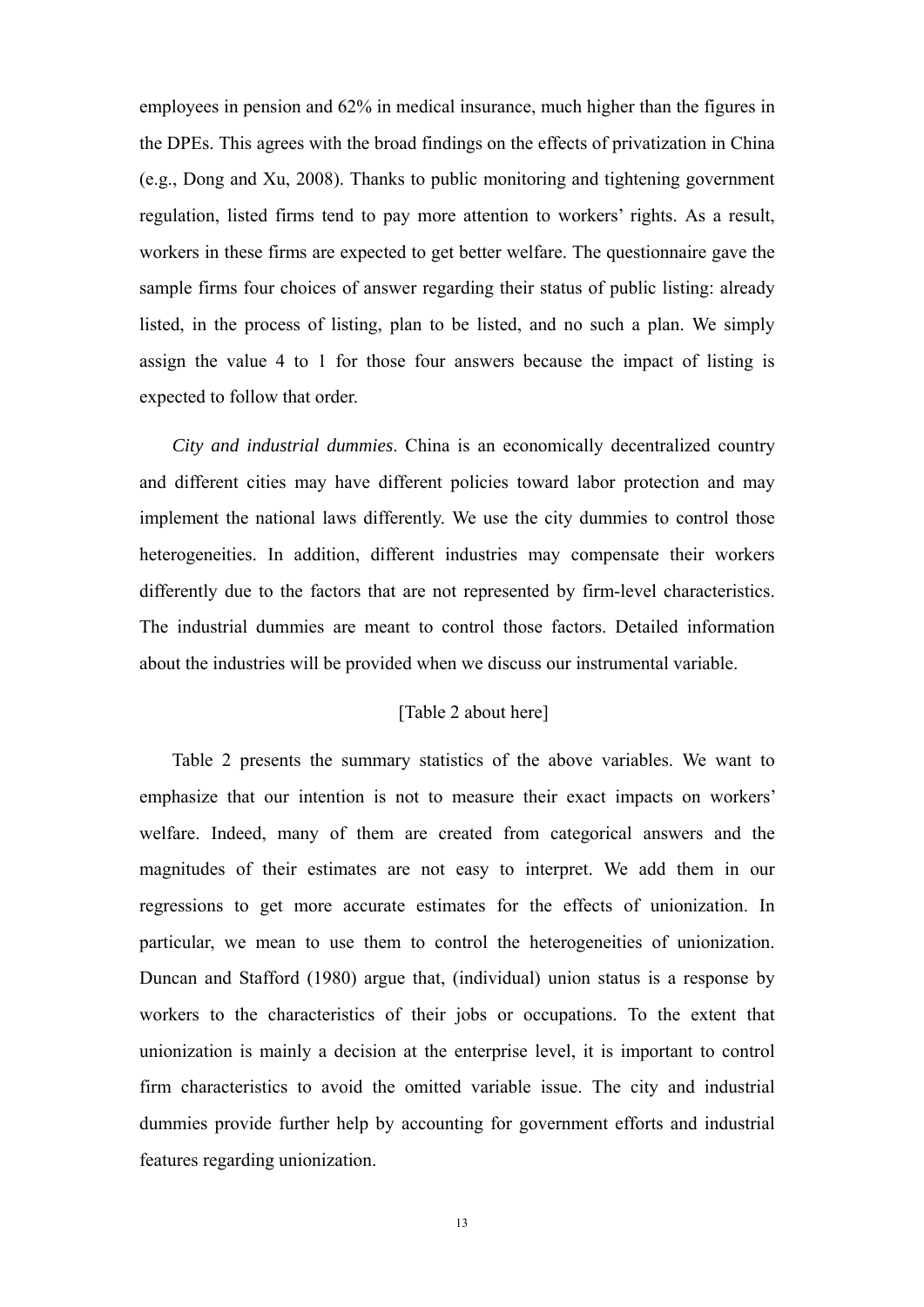#### **3.2 Benchmark Results**

We first estimate the equation system comprised of equations  $(1)$  -  $(3)$  by the SUR model. Capital intensity, firm size, and per-worker sales enter the regressions in logarithmic terms for scaling purposes. The results are reported in Table 3. The estimated coefficients of the union dummy in the three equations are 0.056, -0.014, and 0.615, respectively. That is, unionization increases hourly wage rates by 5.6%, reduces monthly working hours by 1.4%, and raises pension coverage by about 12.3% (converted by the scale implied by the categorical answers). In the wage and pension equations, unionization is significant at the 5% level, while in the working hour equation, it is not significantly different from zero. While our result on hourly wage rates is new, our estimate for unions' effect on pension coverage is almost identical to Lu et al. (2010)'s estimate, which is 12.4%.

#### [Table 3 about here]

The correlation matrix of the residuals of the three equations is:

$$
\begin{bmatrix} 1.0000 \\ -0.4678 & 1.0000 \\ 0.1757 & -0.2354 & 1.0000 \end{bmatrix}
$$

All the three correlation coefficients are statistically significant, indicating that the SUR model does improve asymptotic efficiency. The correlation between working hours and wages and the correlation between working hours and pension coverage are both negative, and the correlation between wage rates and pension coverage is positive. Those results are consistent with the expectation that firms improve on one aspect should also improve on other aspects in terms of workers' welfare.

The estimates for the control variables generally make sense. Here we only offer some discussions on the variables that have significant results. Better education of the management team increases hourly wages and pension coverage, and reduces working hours. More capital-intensive firms offer better salaries and pension coverage and shorter working hours than less capital-intensive firms. Exporting firms offer smaller salaries and ask slightly longer working hours. FIEs, HMTs, and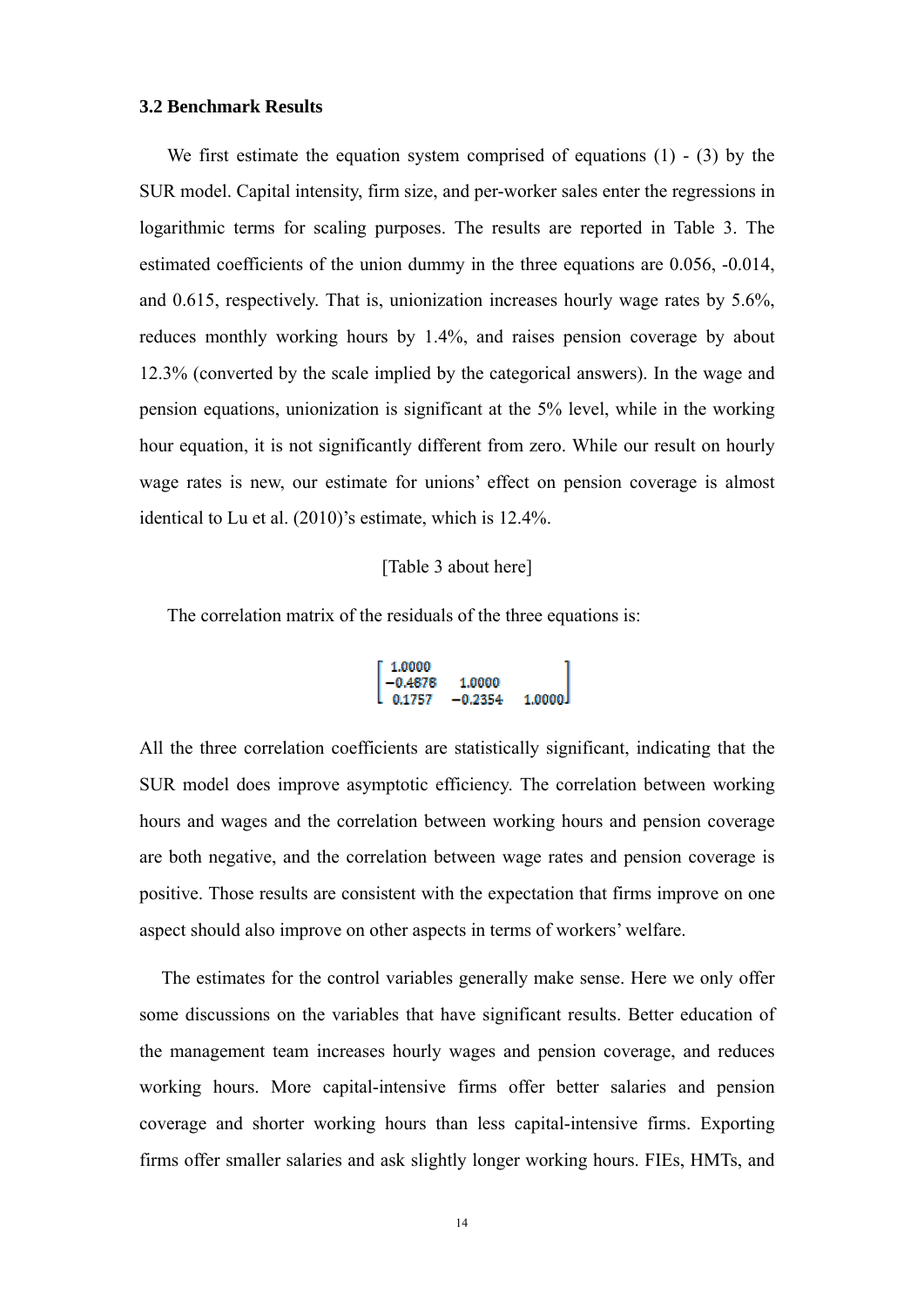DPEs all offer much smaller salaries than SOEs; HMTs and DPEs also require significantly longer working hours and DPEs have significantly smaller pension coverage. Consistent with this pattern, privatized SOEs do much better than DPEs in wage offers and pension coverage although they are not significantly different from DPEs in working hours. The better performance of SOEs, however, may be a result of their role assigned by the government to maintain social stability. Dong and Putterman (2003) find evidence of labor redundancy in SOEs and attribute it to the social burdens that SOEs have to foot.

Two variables that have somewhat conflicting results are firm size and per-worker sales (labor productivity). Larger firms pay workers much better than small firms; a one percent increase of employment increases hourly wage by 4.5%. Labor productivity has exactly the same size of effect. However, both firm size and labor productivity increase working hours. Although their effects are economically small, more research is deserved to find out the underlying mechanisms.

One more variable that is worth discussion is pre-tax profit rate. Higher profit rates lead to higher hourly wages but do not have significant impacts on working hours and pension coverage. The effect on wage is large: if the profit rate increases by one percentage point, hourly wage increases by 0.44%. The standard deviation of profit rates is 11%, so workers in a firm with one standard deviation higher profit rate above the average would enjoy 4.4% higher hourly wages than their peers in the average firm. This finding shows that there is profit-sharing within the sample firms. A sensible explanation is that this is taken by firms as an incentive scheme to boost labor productivity.

### **3.3 The 3SLS Estimation**

The consistency of the estimates for union effects depends on the assumption that unionization is independent of the error terms, which, according to our discussions in the introduction, may not hold in reality. To solve this problem, we introduce an IV for unionization and estimate our model again by the 3SLS method.

The IV is "union popularity" defined on unions' role perceived by sample firms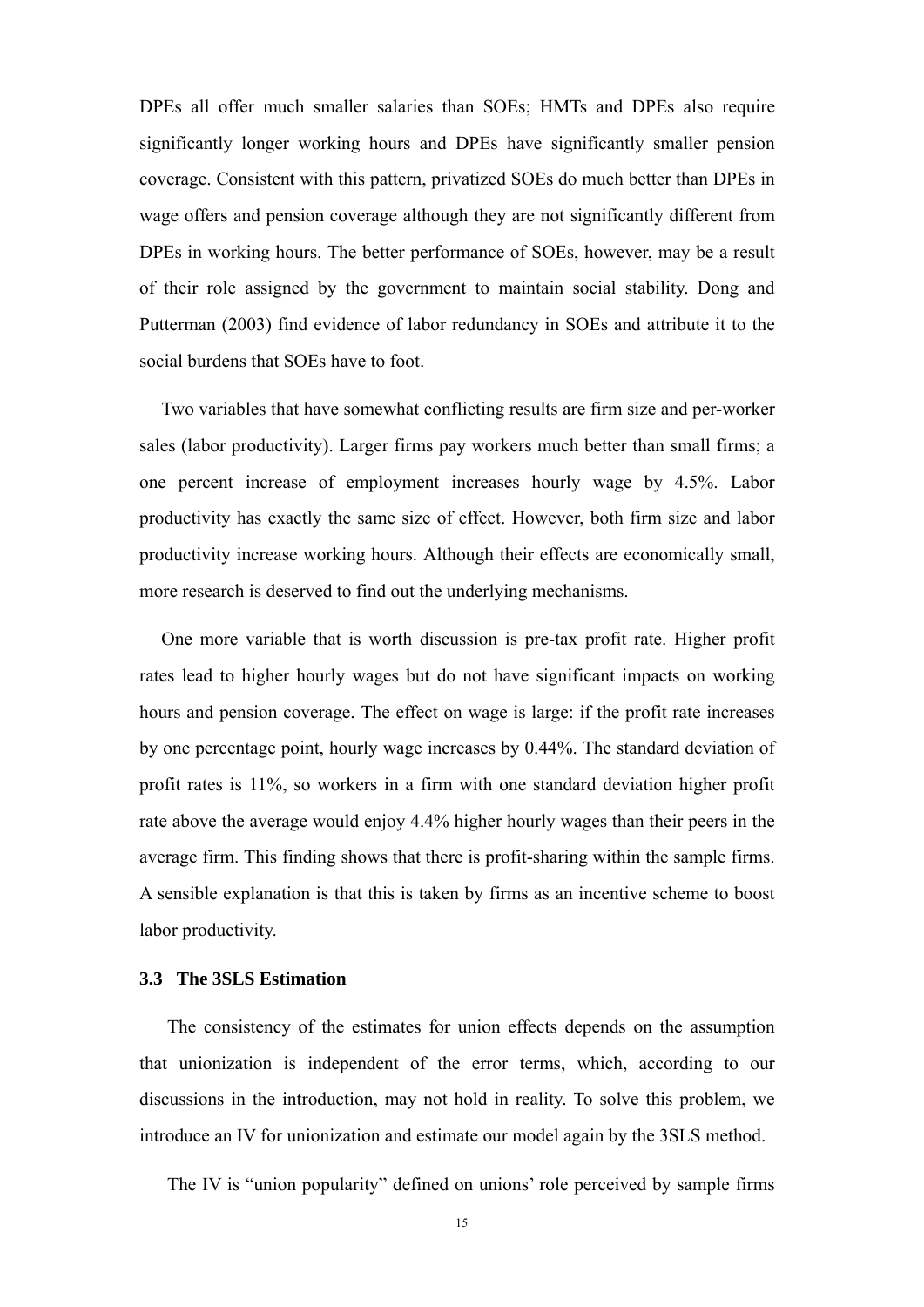in solving labor disputes. In the questionnaire, there was a question: "Among other local firms in your industry, how often are the following ways used to deal with labor disputes: management deliberation, the union, local labor arbitration commission, other local government agencies, and the court?" Three answers were provided: often, moderate, rare. We construct the variable "union popularity" by the answers given on the union. We assign the following scores to the answers: often  $= 3$ , moderate  $= 2$ , rare  $= 1$ . In our sample firms, the three answers are distributed quite evenly with 36% scoring 3, 33% scoring 2, and 31% scoring 1. Our premise is that firms learn from their peers. That is, a firm is more likely to establish a union to resolve labor disputes if its manager believes that this practice is more prevalent in the same industry. On the other hand, there is no apparent reason to believe that other firms' using the union to resolve labor disputes has a direct effect to press a specific firm to improve its workers' welfare.<sup>12</sup> As a test for this claim, we add union popularity in the left-hand sides of the three equations in the system of equations (1)-(3) and find that its coefficient is not significant in any of the three equations.

With union popularity as the IV, we establish the union status equation as:

$$
U_{j} = \delta_{1} + \delta_{2}R_{j} + \delta_{3}Z_{j} + \delta_{4}D_{j} + \varepsilon_{u}
$$
\n
$$
\tag{4}
$$

In the equation,  $R_i$  represents union popularity, and  $Z_i$  and  $D_i$  are the continuous and dummy control variables, both defined before. Following the literature (e.g., Buchmueller et al., 2002), we adopt the linear probability model to estimate the equation.

The most efficient way is for us to estimate equations  $(1) - (4)$  as a system of equations by 3SLS. 13 But before doing that, we perform a test of weak instrument

 $12$  This claim, of course, depends on the condition that firm managers' answers to the question were not correlated with the levels of welfare their firms offered to their workers. But this condition is likely to hold because labor disputes have many forms and may not be related to the three welfare indicators we have considered.

<sup>&</sup>lt;sup>13</sup> This is consistent with Booth and Chatterji (1995)'s behavioral model for simultaneous-equation estimation of union wages and membership.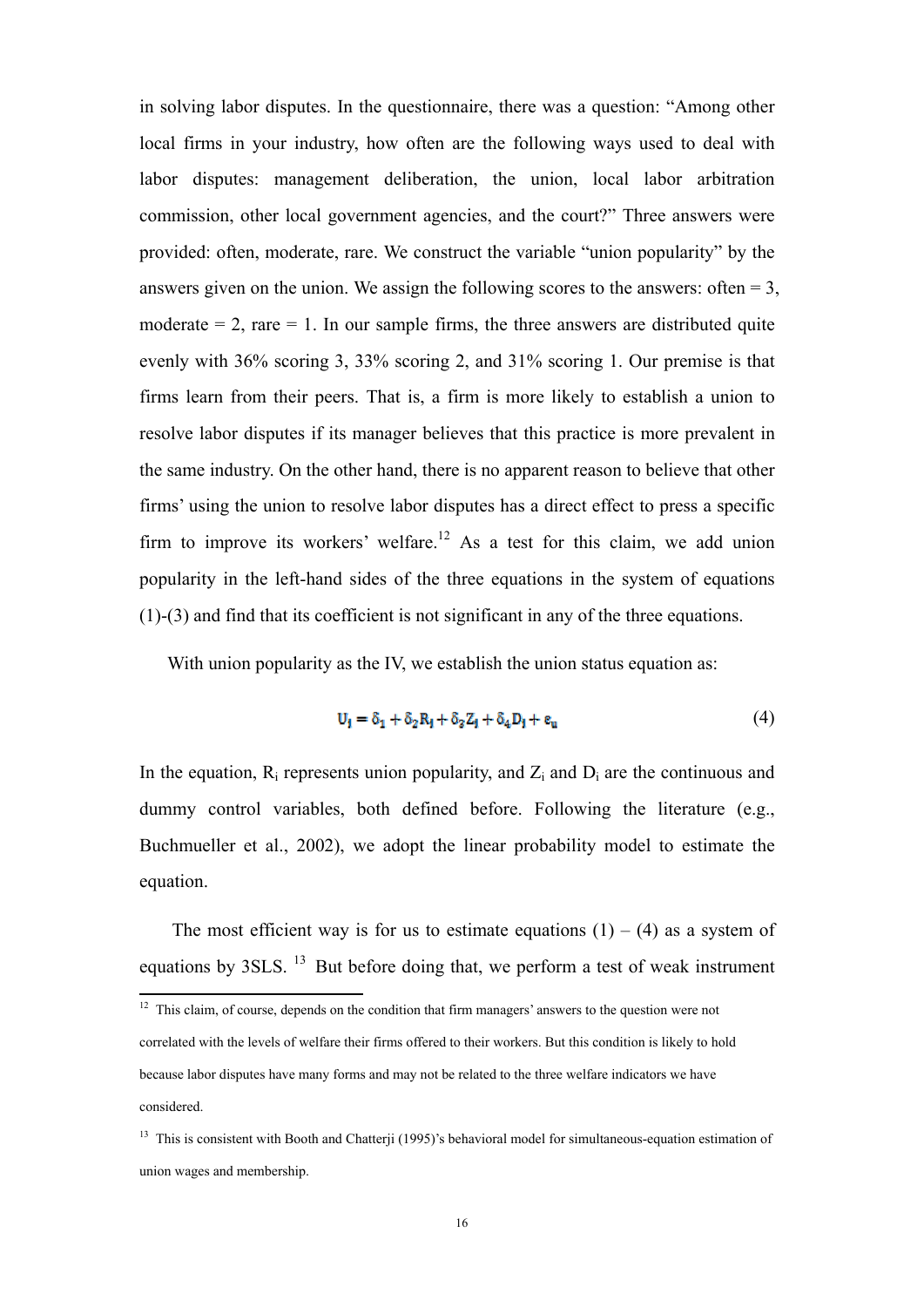in a 2SLS framework. The minimum eigenvalue statistic of equation (4) (the first-stage regression) is 27.93, which exceeds the 5% critical value of 16.38. That is, union popularity is not a weak IV (Stock and Yogo, 2005).

#### [Table 4 about here]

We then present the 3SLS results in Table 4. In the union equation, the IV is very significant and has the expected sign. The coefficients of unionization in the wage and pension equations agree qualitatively with those in the benchmark regressions although their magnitudes are much larger. But this is consistent with the results of Budd and Na (2000) and Hildreth (2000). In both studies, 2SLS estimates of the union wage effect are much larger than their OLS estimates $14$ . The larger estimates imply that the union status is negatively correlated with unobserved firm capabilities influencing wages and pension coverage --- firms with lower capabilities are more likely to have unions. Considering that unions in China for a long time have been semi-government organizations, it is fairly possible that firms with closer connections with the government but lower efficiency (such as SOEs) are more likely to set up unions.

The estimate of unionization in the working hour equation has been improved. While it is insignificant in the benchmark model, it is now significantly negative at the 1% significance level. That is, holding other factors affecting unionization constant, unions can effectively reduce workers' monthly working hours. Again, this more significant result means that the union status is negatively correlated with firms' unobserved capabilities.

#### **3.4 The DPE Subsample**

The above results show significant variations of performance across ownerships; in particular, DPEs perform the worst in every aspect. It is thus of interests to see

<sup>&</sup>lt;sup>14</sup> In Budd and Na (2000), for example, the OLS estimates of the membership wage premium are 12%-14%.

Allowing membership to be endogenous, the two-stage least squares estimate of the effect is much larger, 0.573 with a p-value of .007.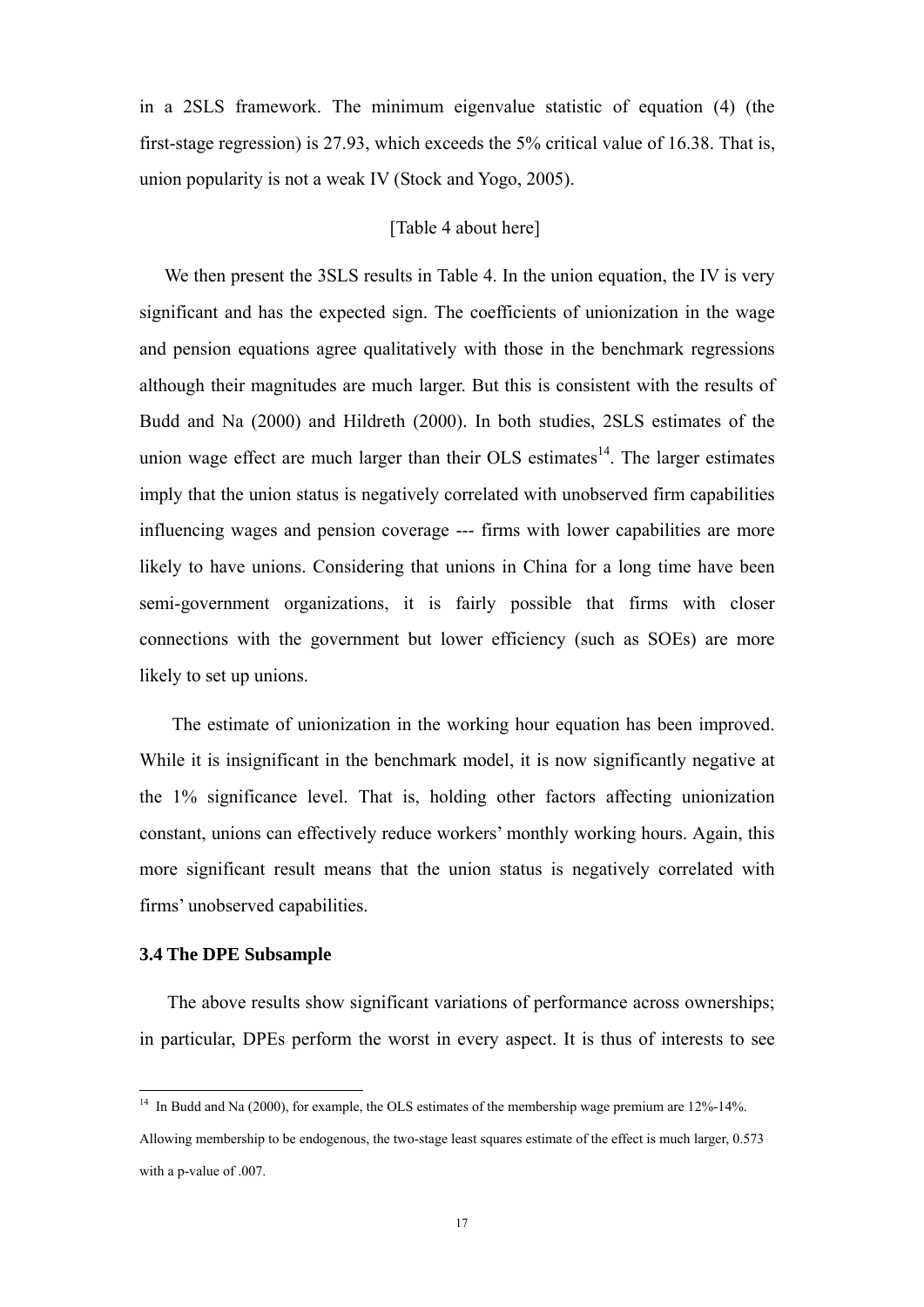how significant unionization is in this subsample. In Table 5 we present the results of the 3SLS regression. The coefficients of unionization remain significant although their magnitudes decline relative to those obtained with the whole sample. That is, unions in DPEs still improve workers' welfare although their functions are not as effective as in other types of firms.

## [Table 5 about here]

### **4. Unionization, Collective Bargaining, and Written Contracts**

The results of the above analysis strongly support the thesis that unions improve workers' welfare in China. In this section we study two of the channels by which unions work, i.e., whether unions are effective in organizing collective wage bargaining and whether they encourage written contracts. Our premise is that collective bargaining and written contracts increase workers' welfare. Collective bargaining is regarded as one of the most important ways for unions to increase workers' wages in developed economies (e.g., Leontief, 1948; Blair and Crawford, 1984). For written contracts, early works (such as Gustman and Segal, 1976; and Chambers 1981) have studied the wage gap due to written contracts in the United States.<sup>15</sup> In current China, written contracts increase the legal protection that workers may resort to when disputes arise. That is, employees with written contracts may enjoy better treatments. Moving one step further, unionization may force firms to offer more written contracts that provide better deals for workers.

We will try to establish two sets of relationship in this section: the first is that unionized firms are more likely to allow collective bargaining and to sign written contracts with their employees; the second is that collective bargaining and written contracts significantly improve workers' welfare.

To measure the existence of collective bargaining, we refer to a question asked in our questionnaire referring to a concrete event, namely, whether a firm offers

<sup>&</sup>lt;sup>15</sup> Written contracts have not been studied in more recent times possibly because they are now quite standard practice in developed economies. In China, however, they are more recent.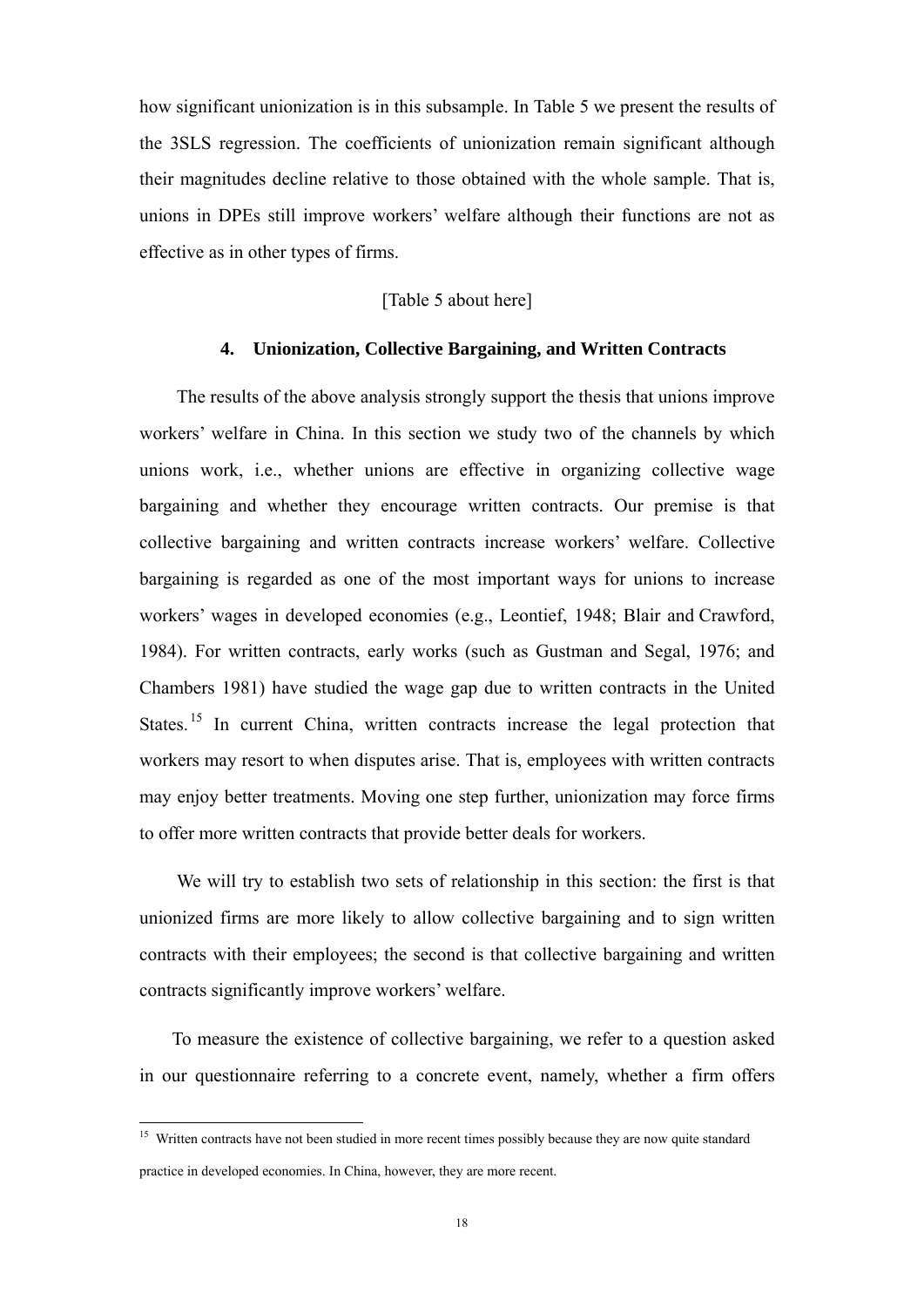collective wage contracts. We construct a binary variable "collective wage contracts" Gi, with value 1 denoting that the company had collective wage contracts and value 0 denoting that it did not (statistical description is shown in Table 2). Then we estimate the following recursive equation system:

$$
log(Wj) = \betaw1 + \betaw2Gj + \betaw2Zj + \betaw4Dj + \varepsilonw1
$$
 (5)

$$
log(Hi) = \beta_{h1} + \beta_{h2}Gi + \beta_{h3}Zi + \beta_{h4}Di + \varepsilon_{hl}
$$
 (6)

$$
P_{l} = \beta_{p1} + \beta_{p2}G_{l} + \beta_{p3}Z_{l} + \beta_{p4}D_{l} + \epsilon_{pd} \tag{7}
$$

$$
G_1 = \alpha_1 + \alpha_2 U_1 + \alpha_3 Z_1 + \delta_4 D_1 + \varepsilon_u \tag{8}
$$

$$
U_{\mathbf{i}} = \delta_1 + \delta_2 R_{\mathbf{i}} + \delta_3 Z_{\mathbf{i}} + \delta_4 D_{\mathbf{i}} + \varepsilon_{\mathbf{u}} \tag{9}
$$

The last equation is the union equation copied from equation (4) to take care of the endogeneity of unionization. Equation (8) establishes the relationship between unionization and collective wage contracts. Like in the union equation, we estimate this equation by the LPM. Equations (5)-(7) then establish the relationship between collective wage contracts and the indicators of workers' welfare.

## [Table 6 about here]

 The system is estimated by 3LSL and the results are reported in Table 6. Unionization increases a firm's probability to have collective wage contracts by 72.2%. 16 In the three equations concerning workers' welfare, collective wage contracts have the expected signs and are significant at the 10% or 5% significance level. The effects are large. Having collective wage contracts increases the hourly wage by 41.3% and pension coverage by about 39%, and reduces monthly working hours by 29.8%. Therefore, we have established the first channel of unions' role, that is, they improve workers' welfare through collective wage bargaining.

For written contracts, we construct from the answers to a question in the questionnaire "does your company sign written contracts with workers?" a variable

<sup>&</sup>lt;sup>16</sup> The union equation yields slightly different estimates than those presented in Table 4. The variations are created by a slightly different sample used here because of the adjustment of missing values.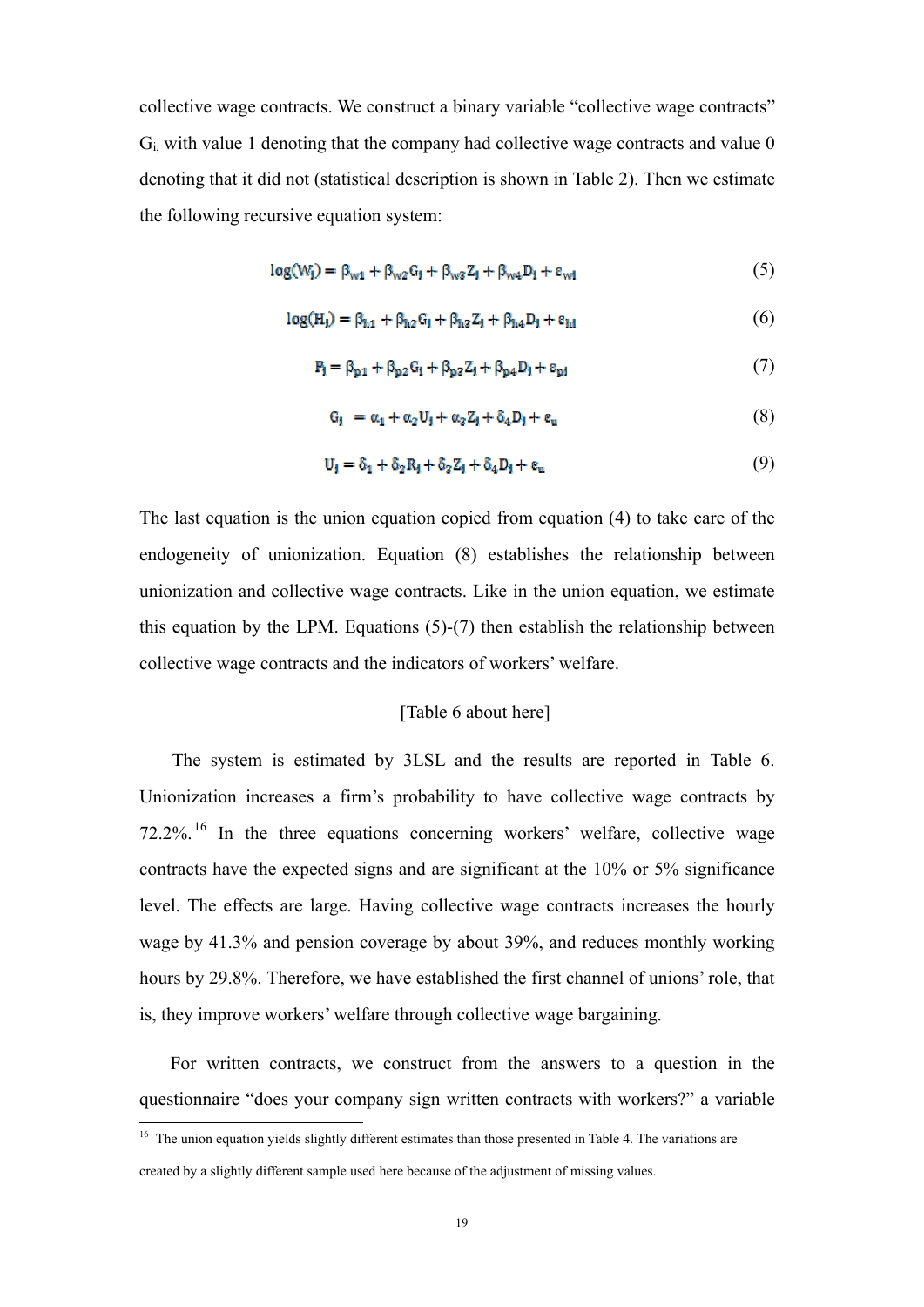$C_i$  that takes three values:  $3 =$  all workers,  $2 =$  some workers, and  $1 =$  no workers. Statistical description of  $C_i$  is reported in Table 2. Written contracts are weaker than collective wage bargaining in measuring the strength of unionization. While only 29% of our sample firms had collective wage contracts, most of them offered written contracts to at least some workers.

#### [Table 7 about here]

Replacing  $G_i$  by  $C_i$  in the equation system (5)-(9), we then estimate the effects of written contracts. The results of the 3SLS estimation are presented in Table 7. Unionization has a strong effect on written contracts: it prompts a firm either to leap from offering no written contracts to offering some workers contracts, or to leap from offering some workers contracts to offering all workers contracts. One step further, written contracts significantly increase workers' wages (by 31.1%) and pension coverage (by about 28%) and decrease workers' working hours (by 21.7%). Thus, we establish the second channel of unions' role, namely, they improve workers' welfare through written contracts.

### **5. Conclusions**

As a result of fast development of the private economy and the privatization of SOEs, the relationship between workers and employers has changed dramatically in China. While workers by design were protected in the old-style SOEs, unions are now expected to play a more active role. This paper offers a set of empirical results to show that unions do raise workers' wage rates, protect them from overtime work and improve their pension coverage. Our baseline results show that unionization increases hourly wage rates by 5.6%, reduces monthly working hours by 1.4%, and raises pension coverage by 12.3%. Those effects are smaller than what are typically found in advanced economies,  $17$  but are significant considering the fact that independent unions are quite new in China. Taking possible endogeneity of unionization into consideration, our 3SLS estimation finds larger effects. Further 

<sup>&</sup>lt;sup>17</sup> For example, the union wage premium is frequently found to be higher than 10%. See, e.g., Budd and Na (2000).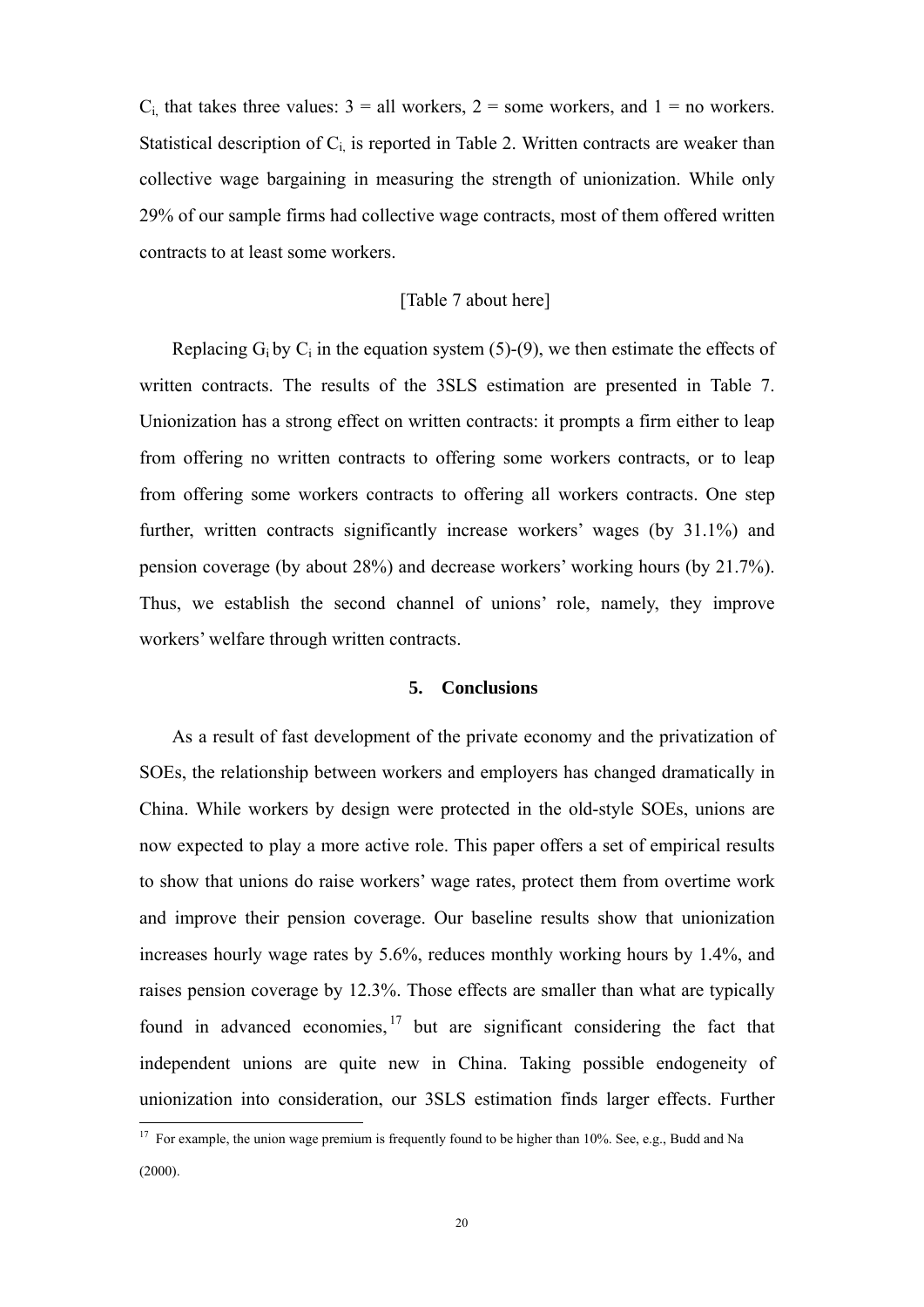econometric analysis has established two channels for unions to improve workers' welfare, one by encouraging more collective wage contracts, and the other by encouraging more written contracts.

Our study shows that in China unions are experiencing a critical transition from a functional wing of the government to a more independent institution representing independent interests of the workers. Our study shows the significance as well as the meanings of this transition. What is more, considering the fact that collective wage bargaining and written contracts are still not common, one suggestion for the ACFTU is to continue to encourage unions to put those two items on top of their agendas.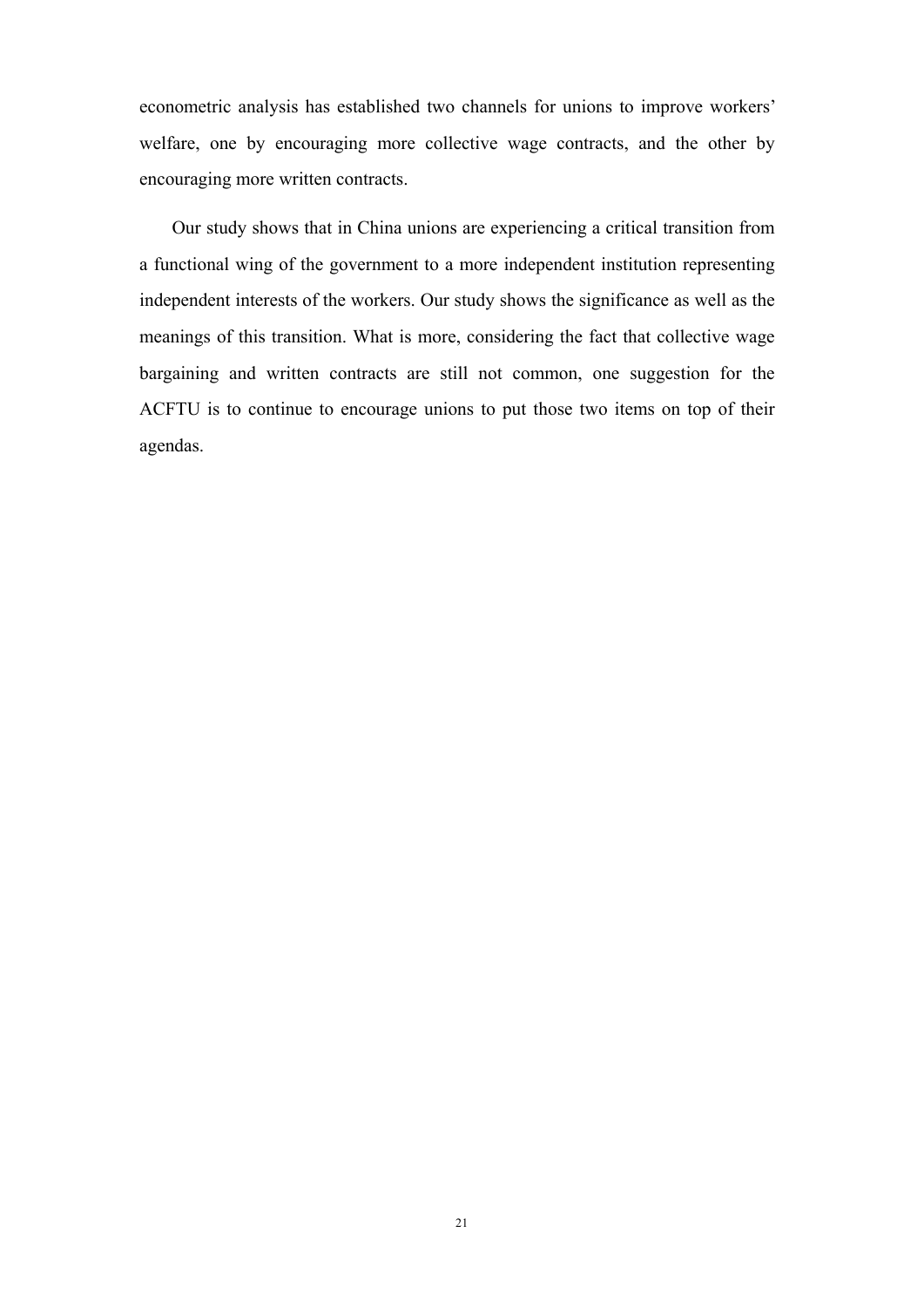#### **References**:

- ACFTU, *ACFTU Bluebook 2006*. All-China Federation of Trade Unions official website: http://www.acftu.org/.
- Andrews, M.J., Stewart, M.B., Swaffield, J.K., and Upward, R. 1998. "The estimation of union wage differentials and the impact of methodological choices", *Labour Economics*, Vol. 5, No. 4, pp. 449-474.
- Blair, D.H. and Crawford, D.L. 1984. "Labor Union Objectives and Collective Bargaining", *The Quarterly Journal of Economics*, Vol. 99, No. 3, pp. 547-566.
- Booth, A.L. and Chatterji, M. 1995. "Union Membership and Wage bargaining when Membership is not compulsory", *The Economic Journal*, Vol. 105, No. 429, pp. 345-360.
- Buchmueller, T.C., Dinardo, J., and Valletta, R.G. 2002. "Union Effects on Health Insurance Provision and Coverage in the United States", *Industrial and Labor Relations Review,* Vol. 55, No. 4, pp. 610-627.
- Budd, J.W. and Na, I.G. 2000. "The Union Membership Wage Premium for Employees Covered by Collective Bargaining Agreements", *Journal of Labor Economics*, Vol. 18, No. 4, pp. 783-807.
- Chambers, J.G. 1981. "The Impact of Bargaining and Bargaining Statutes on the Earnings of Public School Teachers: A Comparison in California and Missouri." *Economics of Education Review*, Vol. 1, No. 4, pp. 467-481.
- Clarke, S. 2005. "Post-socialist Trade Unions: China and Russia", *Industrial Relations Journal*, Vol. 36, No. 1, pp. 2-18.
- Dong, X. and Xu, C.L. 2008. "The impact of China's millennium labour restructuring program on firm performance and employee earnings." *Economics of Transition*, Vol. 16 Issue 2, pp. 223 – 245.
- Dong, X. and Putterman, L. 2003. "Soft Budget Constraints, Social Burdens, and Labor Redundancy in China's State Industry." *Journal of Comparative Economics*, Vol. 31, No. 1 , pp. 110 -133.
- Duncan, G.J. and Stafford, F.P. 1980. "Do Union Members Receive Compensating Wage Differentials?" *The American Economic Review*, Vol. 70, No. 3, pp. 355-371.
- Freeman, R.B. 1981. "The Effect of Unionism on Fringe Benefits", *Industrial and Labor Relations Review*, Vol. 34, No. 4, pp. 489-309.
- Freeman, R.B. and Medoff, J.L. 1984. *What Do Unions Do?* New York: Basic Books.
- Gustman, A.L. and Segal, M. 1976. "The Impact of Teachers' Unions." Final report, National Institute of Education Project No. 4 - 0136.
- Gittleman, Pierce B. 2007. "New estimates of union wage effects in the U.S.", *Economics Letters*, Vol. 95, No. 2, pp. 198-202.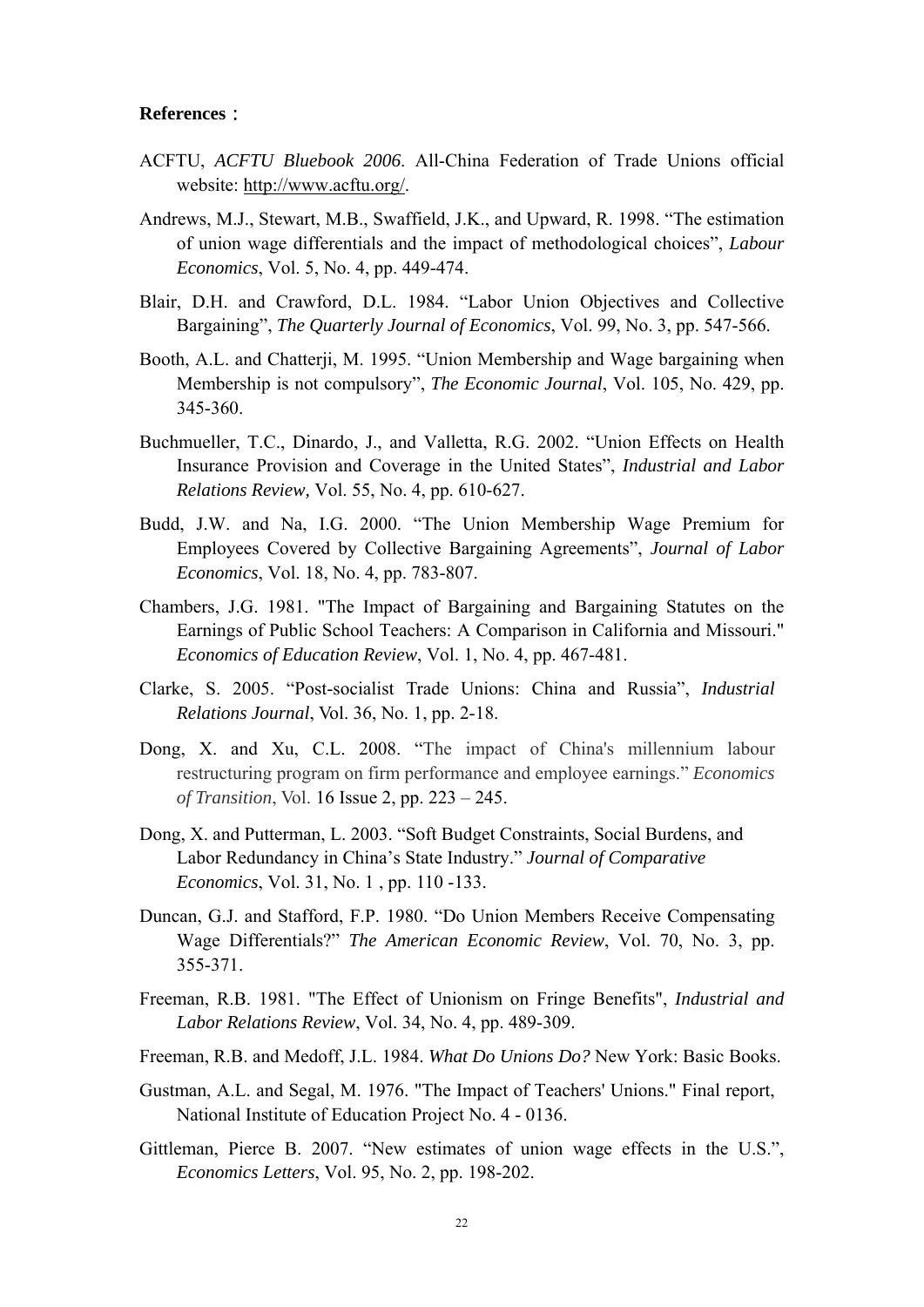- Hildreth, A.K.G. 2000. "Union Wage Differentials for Covered Members and Nonmembers in Great Britain", *Journal of Labor Research*, Vol. 21, pp. 133-47.
- Lanot, G. and Walker, I. 1998. "The union/non-union wage differential: An application of semi-parametric methods", *Journal of Econometrics*, Vol. 84, Issue 2, pp. 327- 349.
- Leontief, W. 1946. "The pure theory of the guaranteed annual wage contract", *The Journal of Political Economy*, Vol. 54, No. 1, pp. 76-79.
- Lu, Y., Tao, Z., and Wang, Y. 2010. "Union Effects on Performance and Employment Relations: Evidence from China." *China Economic Review*, 21: 202-210.
- Mengista, T. and Xu, C.L. 2004. "Agency Theory and Executive Compensation: The Case of Chinese State-Owned Enterprises." *Journal of Labor Economics*, Vol. 22, No. 3, pp. 615-637.
- SETC. 2003. *Tentative Standards for Small and Medium Enterprises*, SME Department, SETC, document [2003] No. 143.
- Stock, J. and M. Yogo. 2005. "Asymptotic Distributions of Instrumental Variables Statistics with Many Instruments," Chapter 6, in *Identification and Inference for Econometric Models: Essays in Honor of Thomas Rothenberg*, Andrews,

D.W.K.and J.H. Stock eds., Cambridge: Cambride University Press.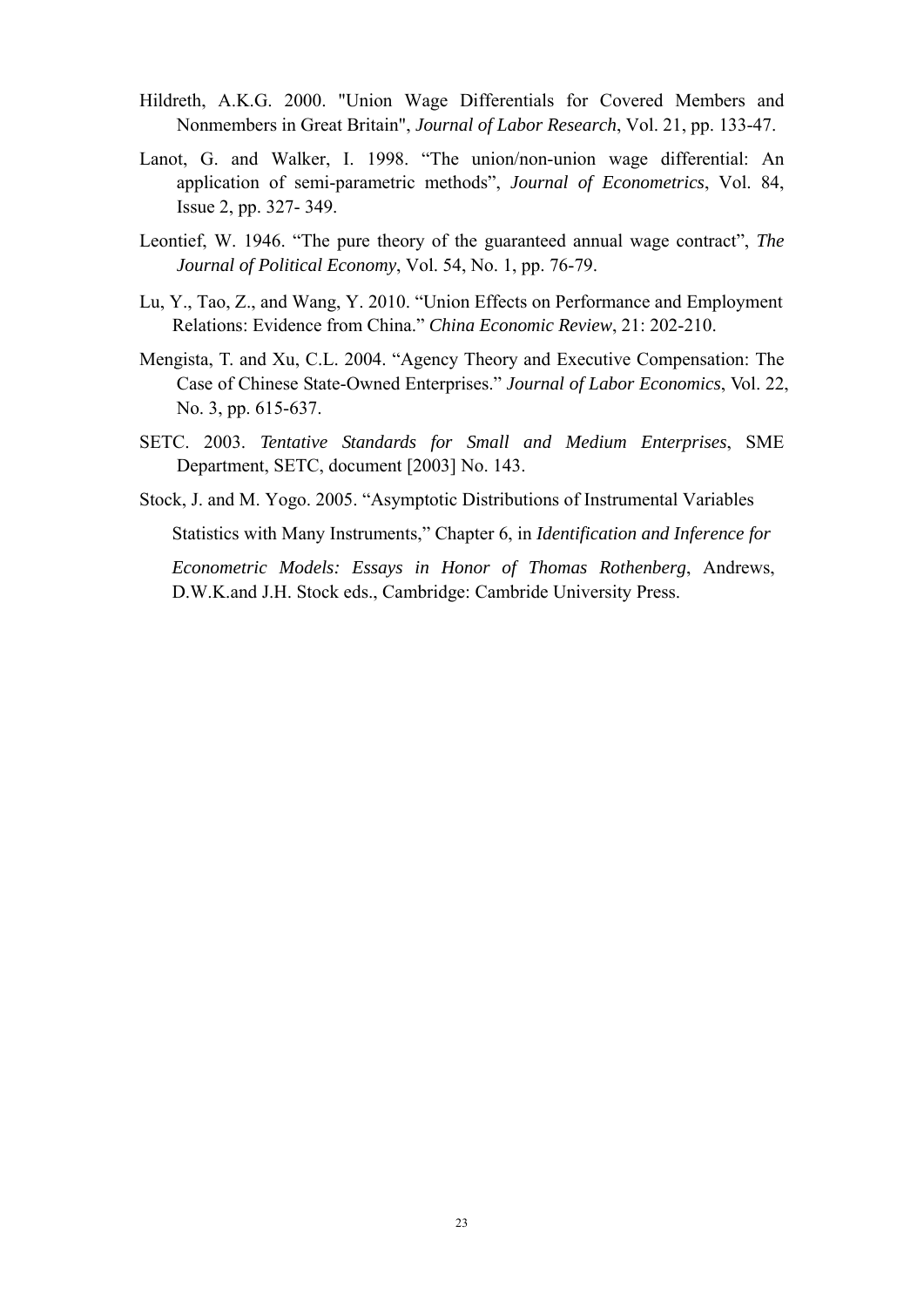# **Figure 1** Recent development of unions in China

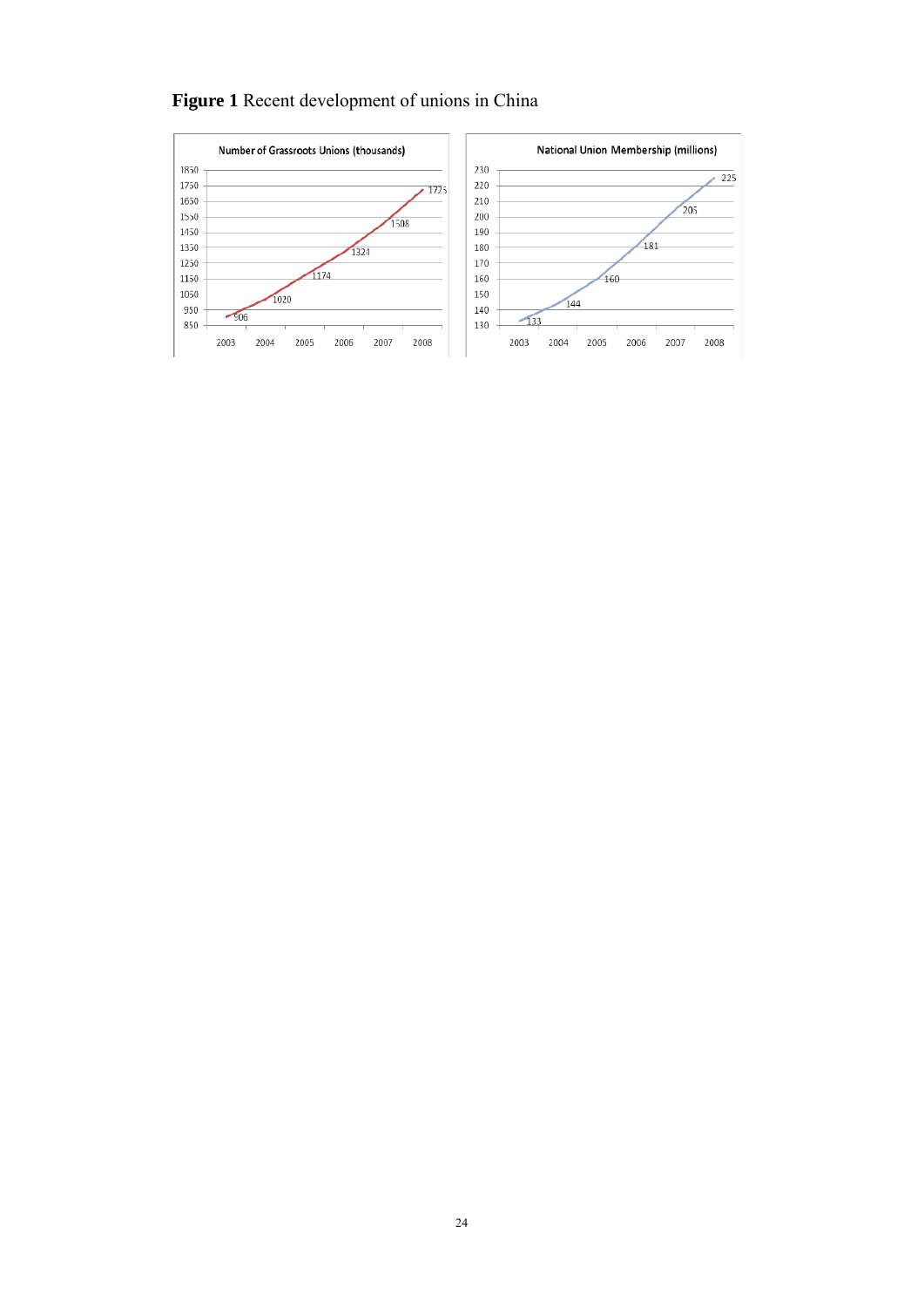|              | Items                                              |       | Unionized Non-unionized |
|--------------|----------------------------------------------------|-------|-------------------------|
|              |                                                    | firms | firms                   |
| $\mathbf{1}$ | Average hourly wage (Yuan)                         | 6.1   | 5.2                     |
| 2            | Average monthly working hours (hours)              | 178   | 187                     |
| 3            | Pension Coverage (%)                               | 76.7  | 55.9                    |
| 4            | Unemployment Insurance Coverage (%)                | 69.2  | 45.8                    |
| 5            | Average tenure of blue-collar workers (years)      | 7.7   | 3.4                     |
| 6            | Average tenure of clerks (years)                   | 8.5   | 4.1                     |
| $\tau$       | Number of negotiations on wages in the past        | 0.81  | 0.44                    |
|              | three years                                        |       |                         |
| 8            | Firms allowing collective bargaining $(\%)$        | 56.4  | 46.7                    |
| 9            | Firms allowing collective contracts $(\%)$         | 34.4  | 18.9                    |
| 10           | Firms signing written contracts with blue-collar   | 83.5  | 63.2                    |
|              | workers $(\% )$                                    |       |                         |
| 11           | Firms signing written contracts with clerks $(\%)$ | 83.4  | 68.8                    |

**Table 1.** Welfare Comparison of Unionized Firms with Non-unionized Firms

Notes: Figures are for April 2006.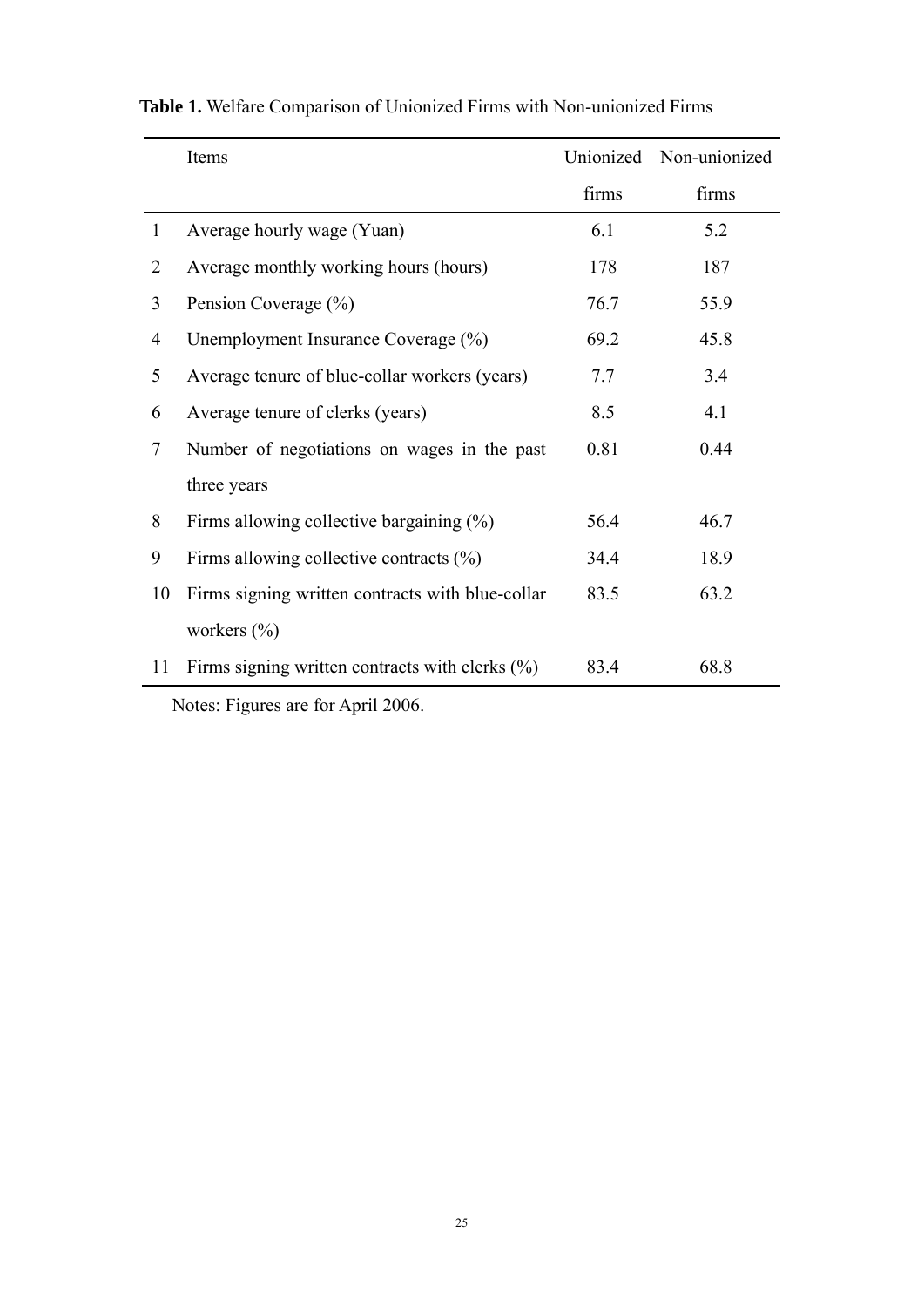# Variables Obs. Mean St. dev. Min Max *Dependent variables*  hourly wage (Yuan) 1230 5.90 3.01 1.19 51.25 Monthly working hours (hours) 1248 181 28.44 80 336 Pension coverage (1 - 5) 1162 3.89 1.58 1.00 5.00 *Explanatory variables*  Unionization (0, 1) 1236 0.69 0.46 0.00 1.00 *Control variables*  Employee education (1 - 4) 1241 3.37 0.95 1.00 4.00 Management education (1 - 4) 1248 2.35 1.28 1.00 4.00 Manager education (1 - 5) 1239 2.85 0.73 1.00 5.00 Migrant workers (1 - 5) 1191 2.07 1.33 1.00 5.00 Capital intensity (1,000 Yuan) 1180 173 554 1 17347 Employment (persons) 1180 744 3464 2 86991 Per-worker sales (1,000 Yuan) 1180 462 660 3 6603 Pre-tax profit rate 1178 0.08 0.11 -0.78 0.77 Market competition (1 - 3) 1228 1.26 0.47 1.00 3.00 National market share (1 - 6) 1115 2.82 1.89 1.00 6.00 Export (1 - 6) 1197 0.96 1.61 0.00 6.00 Privatization (0, 1) 1248 0.10 0.29 0.00 1.00 Listing (1 - 4) 1268 1.42 0.74 1.00 4.00 SOEs (0, 1) 1268 0.10 0.30 0.00 1.00 FIEs (0, 1) 1180 0.12 0.32 0.00 1.00 HMTs (0, 1) 1180 0.09 0.28 0.00 1.00 DPEs (0, 1) 1180 0.69 0.46 0.00 1.00 *Instrumental Variable*  Union popularity (1-3) 935 2.06 0.82 1.00 3.00 *Other variables*  Collective wage contracts (0, 1) 1179 0.29 0.46 0.00 1.00 Written contracts (1-3) 1247 2.73 0.54 1.00 3.00

## **Table 2** Summary Statistics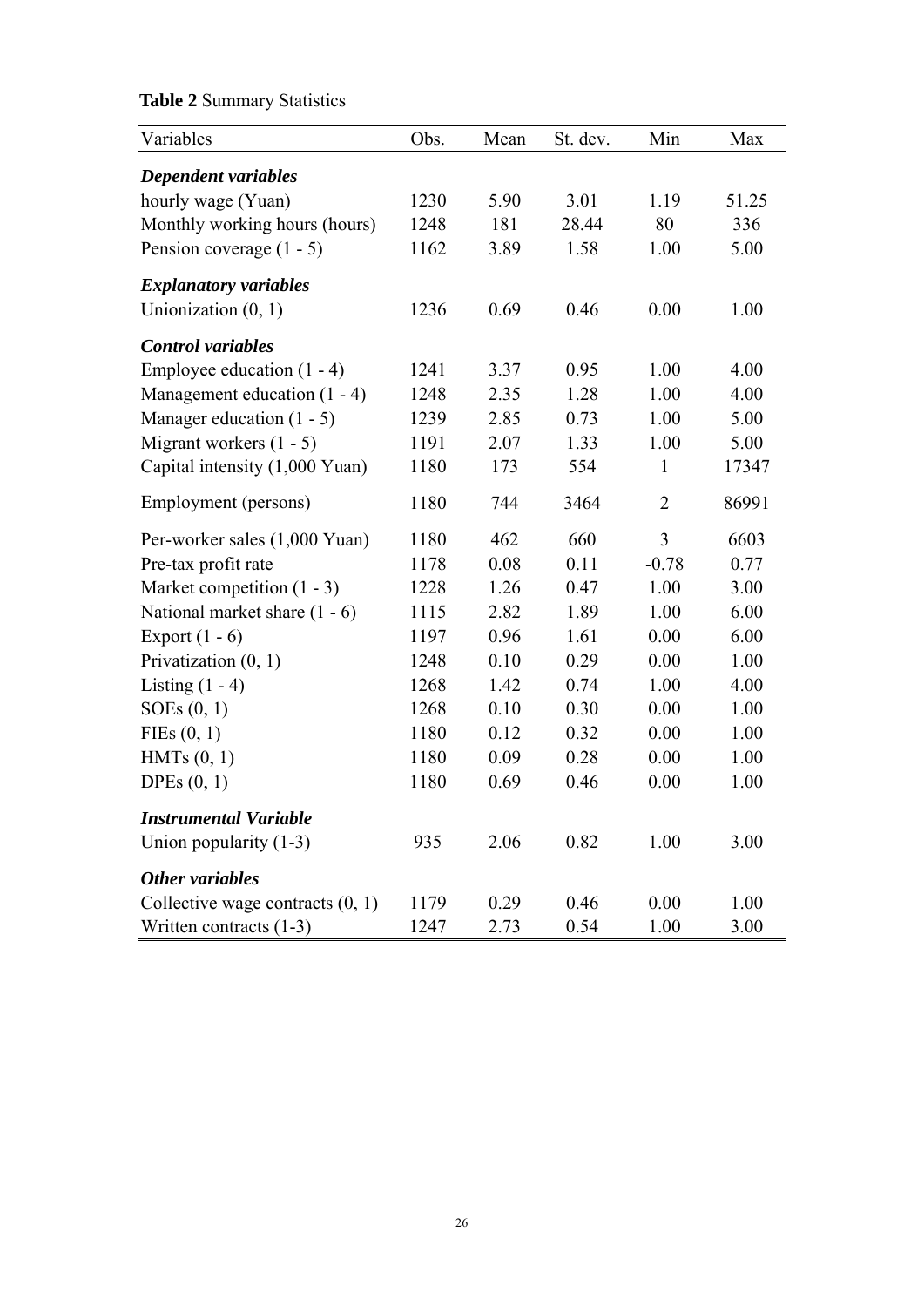|                         | Log (hourly wage) | Log (monthly working hours) | Pension coverage |
|-------------------------|-------------------|-----------------------------|------------------|
| Unionization            | $0.056**$         | $-0.014$                    | $0.615***$       |
|                         | [0.026]           | $[0.011]$                   | [0.115]          |
| Employee education      | $-0.017$          | $-0.002$                    | $-0.029$         |
|                         | $[0.011]$         | [0.005]                     | [0.049]          |
| Management education    | $0.044***$        | $-0.012***$                 | $0.206***$       |
|                         | $[0.010]$         | [0.004]                     | [0.043]          |
| Manager education       | 0.028             | $-0.029***$                 | $0.279***$       |
|                         | [0.017]           | [0.007]                     | [0.074]          |
| Migrant workers         | $-0.01$           | $0.010**$                   | 0.016            |
|                         | [0.010]           | [0.004]                     | [0.045]          |
| Log (Capital intensity) | $0.045***$        | $-0.014***$                 | $0.120**$        |
|                         | [0.011]           | [0.005]                     | [0.048]          |
| Log (Employment)        | $0.043***$        | $0.007*$                    | 0.002            |
|                         | $[0.010]$         | [0.004]                     | [0.046]          |
| Log (Per-worker sales)  | $0.043***$        | $0.014**$                   | $-0.053$         |
|                         | [0.014]           | [0.006]                     | [0.059]          |
| Pre-tax profit rate     | 0.439***          | $-0.022$                    | 0.259            |
|                         | [0.105]           | [0.044]                     | $[0.464]$        |
| Market competition      | 0.03              | $-0.013$                    | $-0.092$         |
|                         | [0.023]           | $[0.010]$                   | [0.103]          |
| National market share   | 0.007             | $-0.001$                    | 0.015            |
|                         | [0.006]           | [0.003]                     | [0.027]          |
| Export                  | $-0.020**$        | $0.008**$                   | $-0.039$         |
|                         | [0.008]           | [0.003]                     | [0.035]          |
| Privatization           | $0.073**$         | $-0.024$                    | $0.518***$       |
|                         | [0.036]           | [0.015]                     | [0.158]          |
| Listing                 | 0.000             | $-0.006$                    | 0.044            |
|                         | [0.015]           | [0.006]                     | [0.067]          |
| FIEs                    | $-0.129***$       | 0.022                       | $-0.264$         |
|                         | [0.048]           | [0.020]                     | [0.213]          |
| <b>HMTs</b>             | $-0.119**$        | $0.054**$                   | $-0.178$         |
|                         | [0.054]           | [0.023]                     | [0.238]          |
| <b>DPEs</b>             | $-0.222***$       | $0.052***$                  | $-0.652***$      |
|                         | [0.039]           | [0.016]                     | [0.173]          |
| Observations            | 858               | 858                         | 858              |
| Pseudo R-squared        | 0.475             | 0.244                       | 0.317            |

### **Table 3** Benchmark Results

Notes: Figures in the brackets are standard errors. City dummies and industrial dummies are included in the regressions but their results, together with the constant, are not reported. \*, \*\*, and \*\*\* indicate, respectively, the significance levels of 10%, 5%, and 1%. Same for the subsequent tables.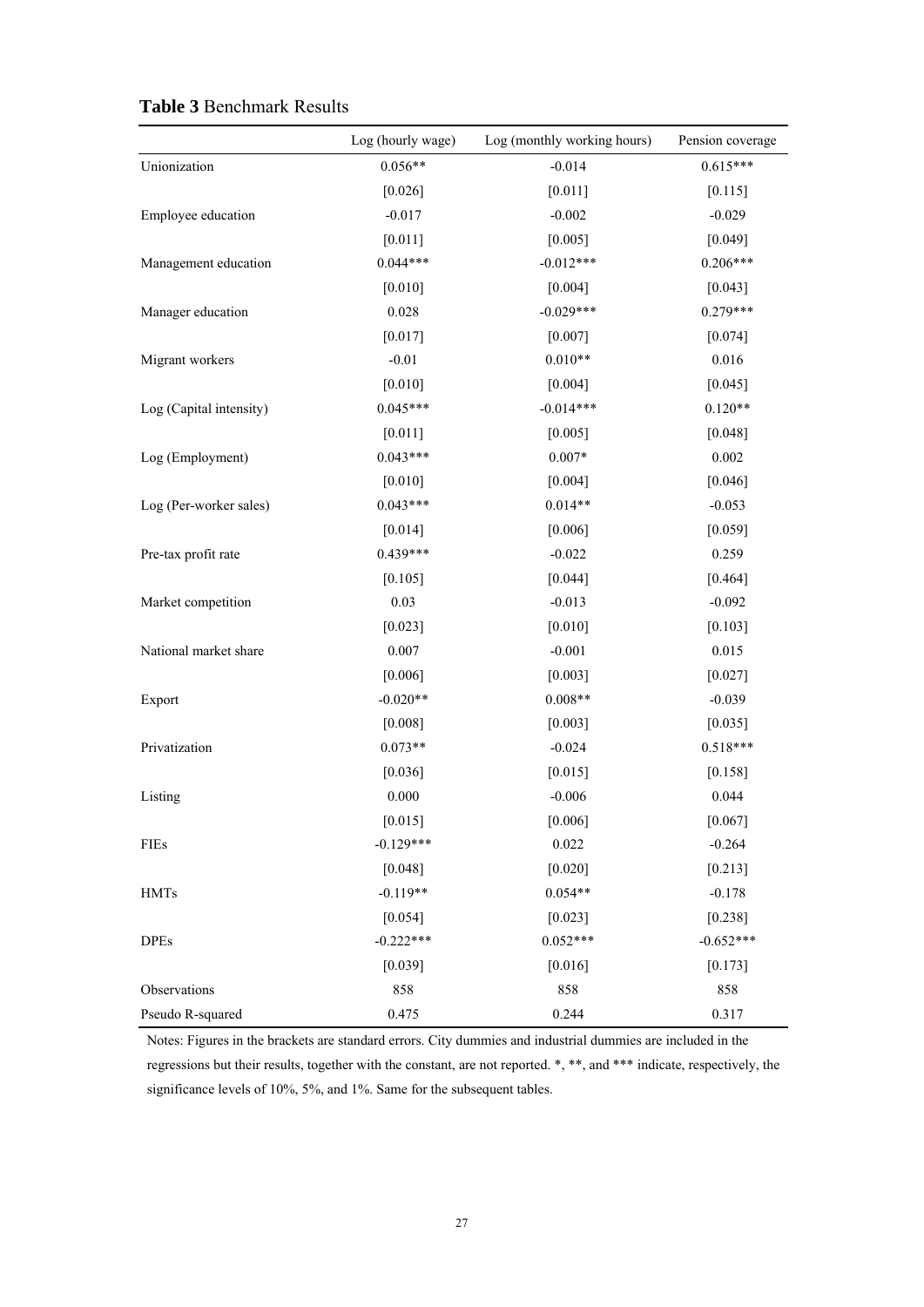|                         | Unionization | Log (Hourly wage) | Log (Monthly<br>working hours) | Pension coverage |
|-------------------------|--------------|-------------------|--------------------------------|------------------|
| Unionization            |              | $0.292*$          | $-0.209***$                    | $1.323**$        |
|                         |              | [0.153]           | [0.073]                        | [0.660]          |
| Union popularity        | $0.102***$   |                   |                                |                  |
|                         | [0.019]      |                   |                                |                  |
| Employee education      | $0.034**$    | $-0.033**$        | 0.011                          | $-0.055$         |
|                         | [0.016]      | [0.014]           | [0.007]                        | $[0.062]$        |
| Management education    | $-0.019$     | $0.053***$        | $-0.014**$                     | $0.218***$       |
|                         | $[0.014]$    | $[0.012]$         | [0.006]                        | $[0.050]$        |
| Manager education       | 0.005        | 0.03              | $-0.028***$                    | $0.285***$       |
|                         | [0.023]      | [0.020]           | [0.009]                        | [0.084]          |
| Migrant workers         | $-0.051***$  | $\boldsymbol{0}$  | $\boldsymbol{0}$               | 0.038            |
|                         | [0.014]      | [0.015]           | [0.007]                        | [0.063]          |
| Log (Capital intensity) | $0.041***$   | $0.039***$        | $-0.01$                        | $0.128**$        |
|                         | [0.015]      | [0.015]           | [0.007]                        | [0.063]          |
| Log (Employment)        | $0.066***$   | $0.029*$          | $0.021***$                     | $-0.051$         |
|                         | [0.015]      | [0.017]           | [0.008]                        | [0.071]          |
| Log (Per-worker sales)  | $-0.039**$   | $0.053***$        | 0.005                          | $-0.02$          |
|                         | [0.019]      | [0.017]           | [0.008]                        | [0.074]          |
| Pre-tax profit rate     | 0.119        | $0.360***$        | $-0.015$                       | 0.027            |
|                         | $[0.151]$    | [0.128]           | [0.061]                        | [0.552]          |
| Market competition      | 0.039        | 0.012             | $-0.007$                       | $-0.177$         |
|                         | [0.034]      | [0.028]           | [0.013]                        | [0.121]          |
| National market share   | 0.014        | $\boldsymbol{0}$  | 0.001                          | 0.017            |
|                         | [0.009]      | [0.008]           | [0.004]                        | [0.032]          |
| Export                  | $-0.011$     | $-0.018*$         | 0.005                          | $-0.038$         |
|                         | $[0.011]$    | $[0.010]$         | [0.005]                        | [0.041]          |
| Privatization           | $0.117**$    | 0.035             | $-0.004$                       | $0.510***$       |
|                         | [0.049]      | [0.044]           | $[0.021]$                      | [0.189]          |
| Listing                 | 0.018        | $-0.011$          | $-0.002$                       | 0.009            |
|                         | [0.022]      | [0.018]           | [0.009]                        | [0.080]          |
| <b>DPEs</b>             | $-0.033$     | $-0.192***$       | 0.024                          | $-0.477**$       |
|                         | [0.056]      | [0.047]           | [0.022]                        | [0.203]          |
| <b>HMTs</b>             | 0.093        | $-0.083$          | 0.046                          | $-0.085$         |
|                         | [0.076]      | [0.064]           | [0.030]                        | [0.275]          |
| <b>FIEs</b>             | $-0.008$     | $-0.100*$         | 0.005                          | $-0.12$          |
|                         | [0.070]      | [0.059]           | [0.028]                        | $[0.253]$        |
| Observations            | 698          | 698               | 698                            | 698              |

# **Table 4** Results of the 3SLS Regression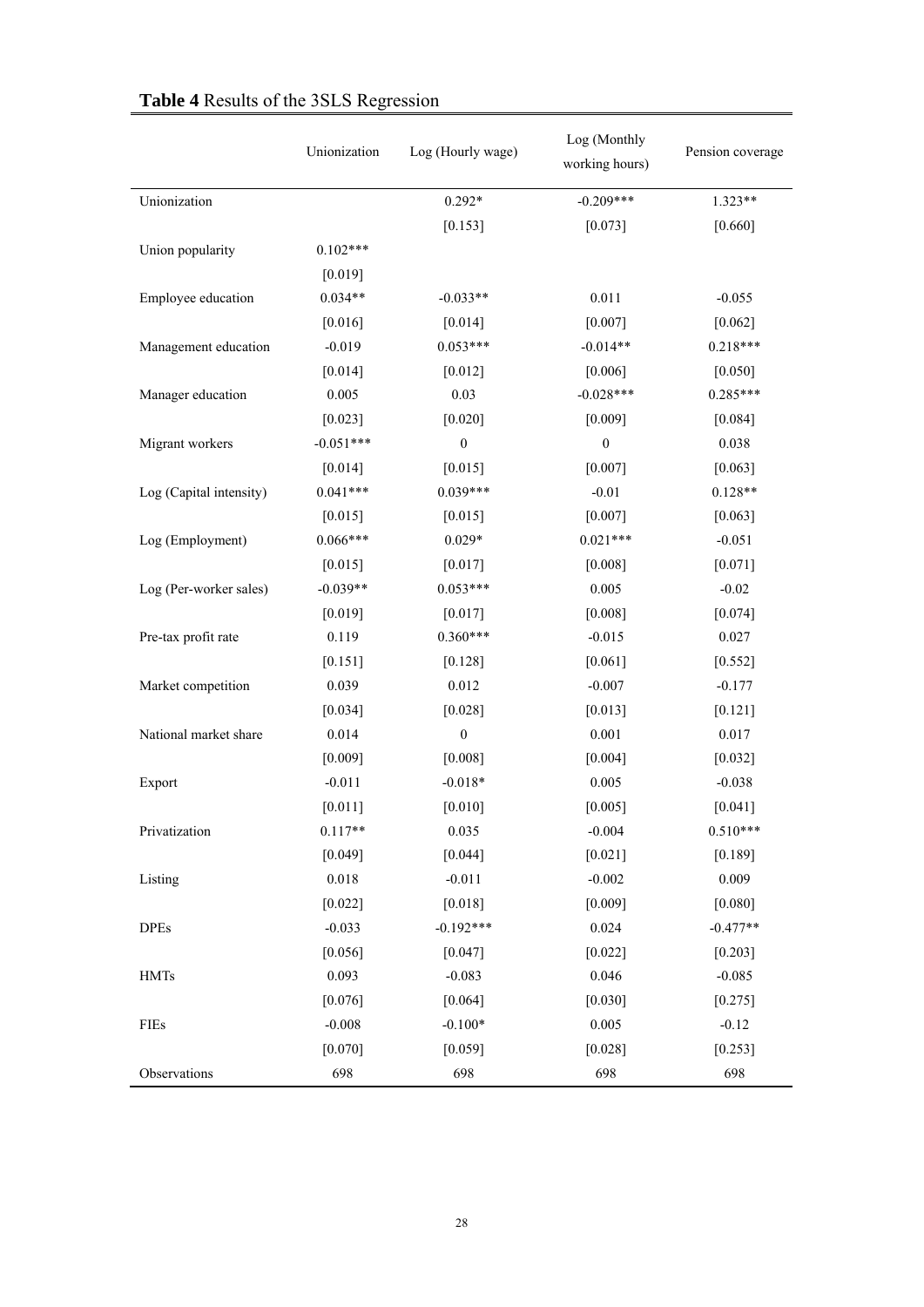|                         |              |                   | Log (Monthly working |                  |
|-------------------------|--------------|-------------------|----------------------|------------------|
|                         | Unionization | Log (Hourly wage) | hours)               | Pension coverage |
| Unionization            |              | $0.247*$          | $-0.193***$          | 1.104*           |
|                         |              | [0.139]           | [0.073]              | [0.664]          |
| Union popularity        | $0.124***$   |                   |                      |                  |
|                         | [0.023]      |                   |                      |                  |
| Employee education      | 0.025        | $-0.037**$        | $0.016**$            | $-0.054$         |
|                         | [0.020]      | [0.015]           | [0.008]              | [0.073]          |
| Management education    | $-0.038**$   | $0.051***$        | $-0.014**$           | $0.271***$       |
|                         | [0.017]      | [0.013]           | [0.007]              | [0.063]          |
| Manager education       | 0.018        | 0.03              | $-0.031***$          | $0.265***$       |
|                         | [0.028]      | $[0.021]$         | [0.011]              | [0.102]          |
| Migrant workers         | $-0.040**$   | 0.016             | 0.001                | 0.034            |
|                         | [0.017]      | [0.014]           | [0.007]              | [0.067]          |
| Log (Capital intensity) | $0.045**$    | $0.040***$        | $-0.014*$            | $0.130*$         |
|                         | [0.018]      | [0.015]           | [0.008]              | [0.073]          |
| Log (Employment)        | $0.059***$   | $0.028*$          | $0.022**$            | $-0.01$          |
|                         | [0.019]      | [0.017]           | [0.009]              | [0.080]          |
| Log (Per-worker sales)  | $-0.033$     | $0.042**$         | 0.01                 | $-0.046$         |
|                         | [0.022]      | [0.018]           | [0.009]              | [0.085]          |
| Pre-tax profit rate     | $-0.105$     | $0.356**$         | $-0.037$             | 0.931            |
|                         | [0.215]      | [0.160]           | [0.083]              | [0.763]          |
| Market competition      | $0.087**$    | $-0.021$          | 0.005                | $-0.237$         |
|                         | [0.042]      | [0.032]           | [0.017]              | [0.154]          |
| National market share   | 0.017        | $-0.001$          | 0.001                | 0.02             |
|                         | [0.011]      | [0.009]           | [0.004]              | [0.041]          |
| Export                  | $-0.007$     | $-0.003$          | $-0.002$             | $-0.024$         |
|                         | [0.015]      | [0.011]           | [0.006]              | [0.055]          |
| Privatization           | $0.165***$   | 0.038             | $-0.001$             | $0.644***$       |
|                         | [0.057]      | [0.047]           | [0.025]              | [0.225]          |
| Listing                 | 0.034        | $-0.003$          | 0.001                | 0.055            |
|                         | [0.027]      | [0.020]           | [0.011]              | [0.097]          |
| Observations            | 501          | 501               | 501                  | 501              |

# **Table 5** The DPE Subsample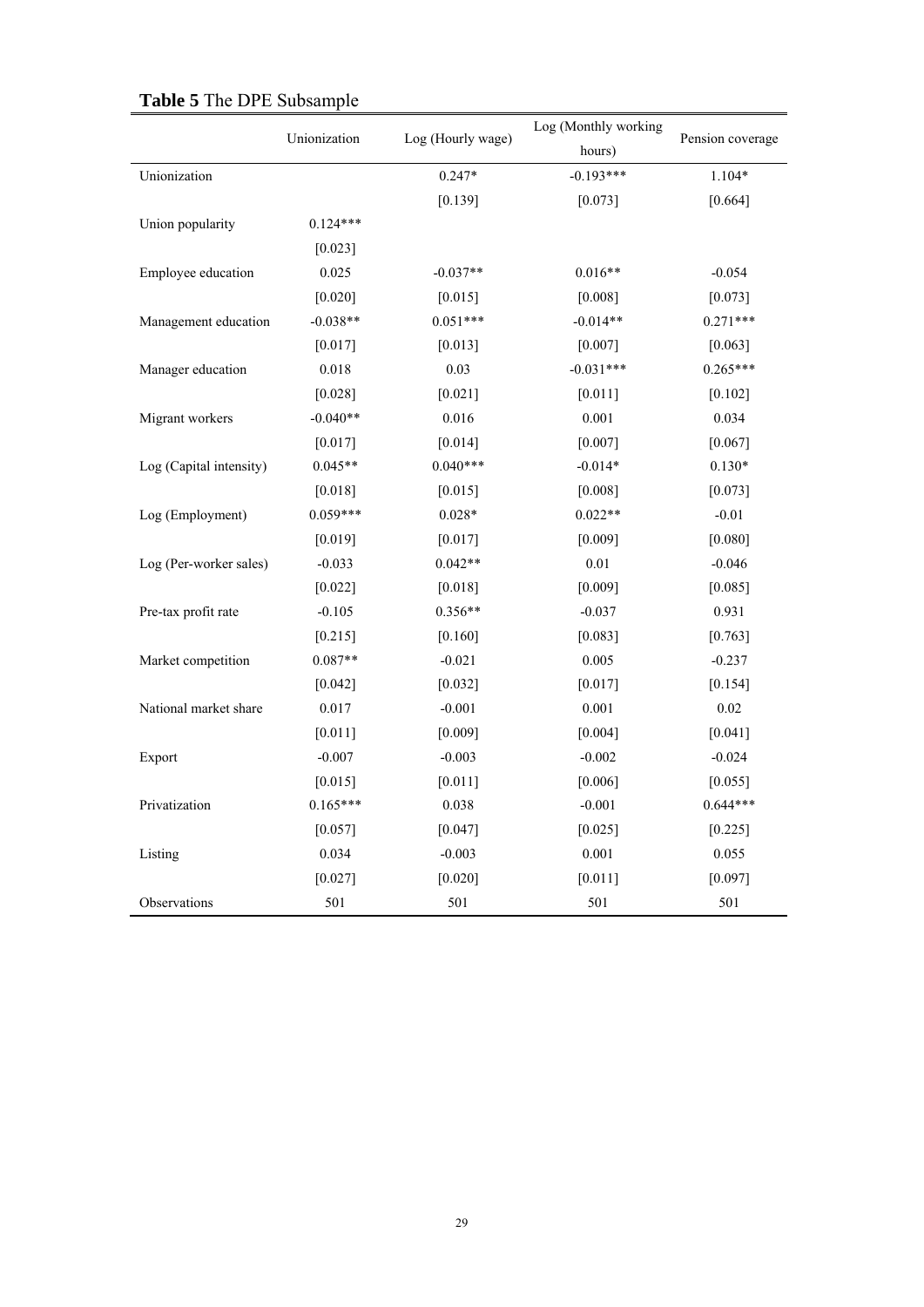| <b>rapic o</b> The Role of Concentre Wage |              |                |             |                |            |
|-------------------------------------------|--------------|----------------|-------------|----------------|------------|
|                                           | Unionization | Collective     | Log (Hourly | Log (Monthly   | Pension    |
|                                           |              | Wage Contracts | wage)       | working hours) | coverage   |
| Unionization                              |              | $0.722***$     |             |                |            |
|                                           |              | [0.240]        |             |                |            |
| Collective Wage Contracts                 |              |                | $0.413*$    | $-0.298**$     | 1.871*     |
|                                           |              |                | [0.230]     | [0.121]        | [1.044]    |
| Union popularity                          | $0.102***$   |                |             |                |            |
|                                           | [0.019]      |                |             |                |            |
| Employee education                        | $0.032**$    | $-0.01$        | $-0.031**$  | 0.008          | $-0.028$   |
|                                           | [0.016]      | [0.022]        | [0.015]     | [0.008]        | [0.066]    |
| Management education                      | $-0.017$     | 0.029          | $0.040***$  | $-0.004$       | $0.153**$  |
|                                           | $[0.014]$    | [0.018]        | [0.013]     | [0.007]        | [0.061]    |
| Manager education                         | 0.002        | $-0.009$       | $0.036*$    | $-0.033***$    | $0.300***$ |
|                                           | $[0.024]$    | [0.031]        | $[0.021]$   | [0.011]        | [0.097]    |
| Migrant workers                           | $-0.059***$  | 0.016          | $-0.006$    | 0.004          | 0.022      |
|                                           | [0.015]      | $[0.024]$      | [0.015]     | [0.008]        | [0.067]    |
| Log (Capital intensity)                   | $0.040**$    | $-0.041*$      | $0.059***$  | $-0.023***$    | $0.208***$ |
|                                           | [0.016]      | [0.023]        | [0.014]     | [0.007]        | [0.064]    |
| Log (Employment)                          | $0.071***$   | $-0.054**$     | $0.045***$  | 0.008          | 0.046      |
|                                           | [0.015]      | [0.027]        | [0.013]     | [0.007]        | [0.061]    |
| Log (Per-worker sales)                    | $-0.034*$    | 0.019          | $0.039**$   | $0.011\,$      | $-0.054$   |
|                                           | $[0.019]$    | [0.027]        | [0.017]     | [0.009]        | [0.078]    |
| Pre-tax profit rate                       | 0.118        | 0.048          | $0.352**$   | 0.003          | $-0.074$   |
|                                           | [0.152]      | $[0.200]$      | [0.140]     | [0.074]        | [0.637]    |
| Market competition                        | 0.045        | $-0.005$       | $0.01\,$    | $-0.008$       | $-0.189$   |
|                                           | [0.034]      | [0.044]        | $[0.030]$   | [0.016]        | [0.138]    |
| National market share                     | 0.014        | $-0.005$       | 0.003       | $-0.001$       | 0.027      |
|                                           | [0.009]      | $[0.012]$      | [0.008]     | [0.004]        | [0.036]    |
| Export                                    | $-0.013$     | $-0.007$       | $-0.016$    | 0.003          | $-0.023$   |
|                                           | [0.011]      | [0.015]        | [0.011]     | [0.006]        | [0.049]    |
| Privatization                             | $0.118**$    | $-0.029$       | 0.037       | $-0.008$       | $0.551***$ |
|                                           | $[0.050]$    | [0.069]        | [0.046]     | [0.024]        | $[0.208]$  |
| Listing                                   | 0.018        | 0.009          | $-0.007$    | $-0.002$       | $-0.015$   |
|                                           | [0.022]      | [0.029]        | $[0.021]$   | $[0.011]$      | [0.094]    |
| <b>DPEs</b>                               | $-0.027$     | 0.013          | $-0.211***$ | 0.03           | $-0.504**$ |
|                                           | [0.057]      | [0.074]        | [0.051]     | [0.027]        | $[0.231]$  |
| <b>HMTs</b>                               | 0.09         | $-0.048$       | $-0.082$    | 0.038          | 0.007      |
|                                           | [0.078]      | [0.100]        | [0.069]     | [0.036]        | [0.314]    |
| FIEs                                      | 0.011        | 0.006          | $-0.122*$   | 0.009          | $-0.156$   |
|                                           | $[0.072]$    | [0.092]        | $[0.064]$   | [0.034]        | [0.290]    |
| Observations                              | 682          | 682            | 682         | 682            | 682        |
|                                           |              |                |             |                |            |

# **Table 6** The Role of Collective Wage Contracts